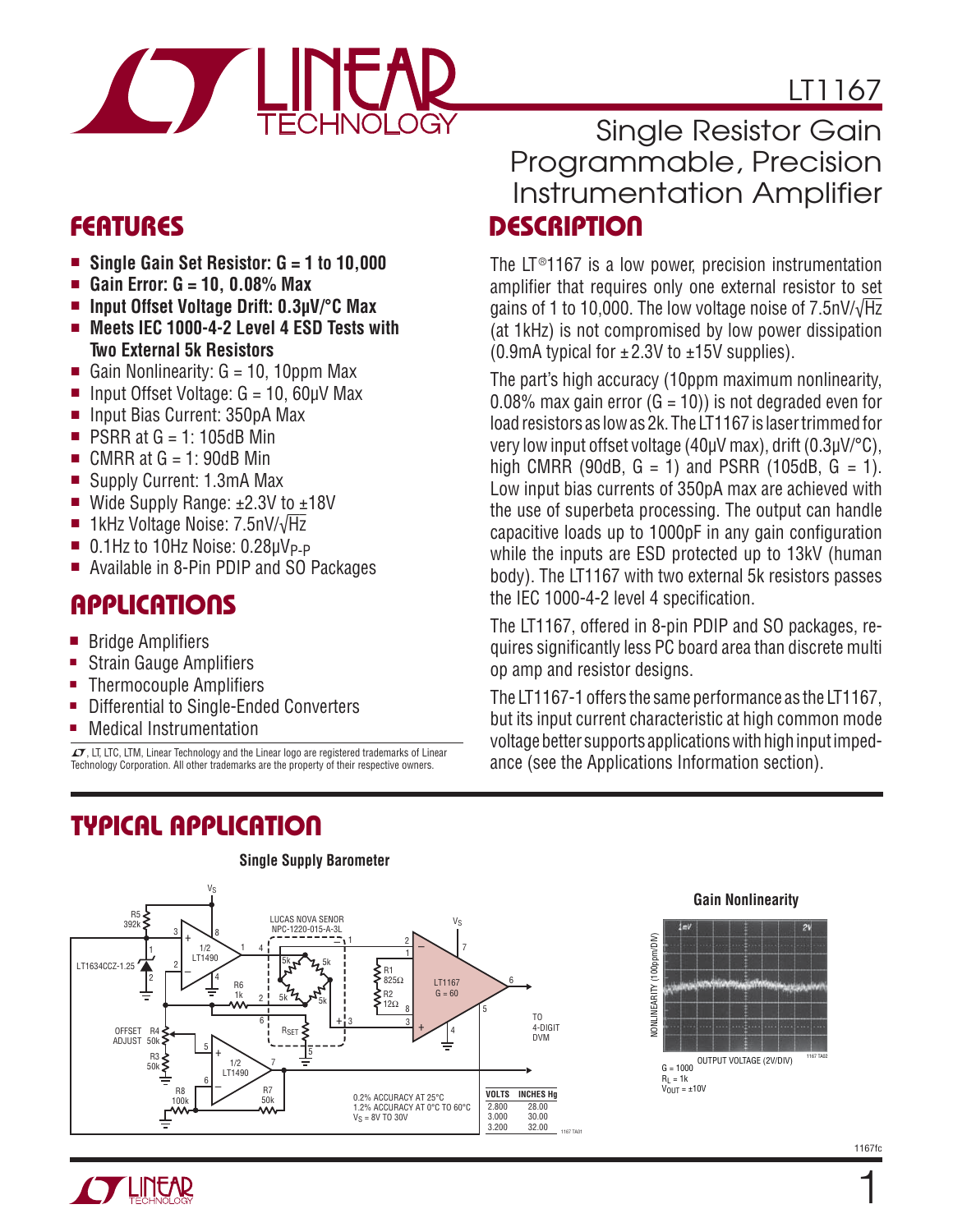# **ABSOLUTE MAXIMUM RATINGS**

| (Note 1)                                      |  |
|-----------------------------------------------|--|
|                                               |  |
| Differential Input Voltage (Within the        |  |
|                                               |  |
| Input Voltage (Equal to Supply Voltage) ± 20V |  |
|                                               |  |
| Output Short-Circuit Duration  Indefinite     |  |
|                                               |  |
| <b>Specified Temperature Range</b>            |  |
| LT1167AC/LT1167C/                             |  |
| LT1167AC-1/LT1167C-1 (Note 4)  0°C to 70°C    |  |
| LT1167AI/LT1167I/                             |  |
| LT1167Al-1/LT1167l-1  -40°C to 85°C           |  |
|                                               |  |
| Lead Temperature (Soldering, 10 sec)  300°C   |  |
|                                               |  |

## **PIN CONFIGURATION**



# **ORDER INFORMATION**

| <b>LEAD FREE FINISH</b>  | <b>TAPE AND REEL</b> | <b>PART MARKING</b> | <b>PACKAGE DESCRIPTION</b> | <b>SPECIFIED TEMPERATURE RANGE</b> |
|--------------------------|----------------------|---------------------|----------------------------|------------------------------------|
| LT1167ACN8#PBF           | LT1167ACN8#TRPBF     | LT1167AC            | 8-Lead PDIP                | 0°C to 70°C                        |
| LT1167ACS8#PBF           | LT1167ACS8#TRPBF     | 1167A               | 8-Lead Plastic SO          | 0°C to 70°C                        |
| LT1167AIN8#PBF           | LT1167AIN8#TRPBF     | LT1167AI            | 8-Lead PDIP                | –40°C to 85°C                      |
| LT1167AIS8#PBF           | LT1167AIS8#TRPBF     | 1167AI              | 8-Lead Plastic SO          | $-40^{\circ}$ C to 85 $^{\circ}$ C |
| LT1167CN8#PBF            | LT1167CN8#TRPBF      | LT1167C             | 8-Lead PDIP                | 0°C to 70°C                        |
| LT1167CS8#PBF            | LT1167CS8#TRPBF      | 1167                | 8-Lead Plastic SO          | 0°C to 70°C                        |
| LT1167IN8#PBF            | LT1167IN8#TRPBF      | LT1167I             | 8-Lead PDIP                | $-40^{\circ}$ C to 85 $^{\circ}$ C |
| LT1167IS8#PBF            | LT1167IS8#TRPBF      | 11671               | 8-Lead Plastic SO          | –40°C to 85°C                      |
| LT1167CS8-1#PBF          | LT1167CS8-1#TRPBF    | 11671               | 8-Lead Plastic SO          | 0°C to 70°C                        |
| LT1167IS8-1#PBF          | LT1167IS8-1#TRPBF    | 11671               | 8-Lead Plastic SO          | $-40^{\circ}$ C to 85 $^{\circ}$ C |
| LT1167ACS8-1#PBF         | LT1167ACS8-1#TRPBF   | 11671               | 8-Lead Plastic SO          | 0°C to 70°C                        |
| LT1167AIS8-1#PBF         | LT1167AIS8-1#TRPBF   | 11671               | 8-Lead Plastic SO          | –40°C to 85°C                      |
| <b>LEAD BASED FINISH</b> | <b>TAPE AND REEL</b> | <b>PART MARKING</b> | <b>PACKAGE DESCRIPTION</b> | <b>SPECIFIED TEMPERATURE RANGE</b> |
| LT1167ACN8               | LT1167ACN8#TR        | LT1167AC            | 8-Lead PDIP                | 0°C to 70°C                        |
| LT1167ACS8               | LT1167ACS8#TR        | 1167A               | 8-Lead Plastic SO          | 0°C to 70°C                        |
| LT1167AIN8               | LT1167AIN8#TR        | <b>LT1167AI</b>     | 8-Lead PDIP                | $-40^{\circ}$ C to 85 $^{\circ}$ C |
| LT1167AIS8               | LT1167AIS8#TR        | 1167AI              | 8-Lead Plastic SO          | –40°C to 85°C                      |
| LT1167CN8                | LT1167CN8#TR         | LT1167C             | 8-Lead PDIP                | 0°C to 70°C                        |
| LT1167CS8                | LT1167CS8#TR         | 1167                | 8-Lead Plastic SO          | 0°C to 70°C                        |
| LT1167IN8                | LT1167IN8#TR         | LT1167I             | 8-Lead PDIP                | –40°C to 85°C                      |
| LT1167IS8                | LT1167IS8#TR         | 11671               | 8-Lead Plastic SO          | –40°C to 85°C                      |
|                          |                      |                     |                            |                                    |

Consult LTC Marketing for parts specified with wider operating temperature ranges. \*The temperature grade is identified by a label on the shipping container. Consult LTC Marketing for information on non-standard lead based finish parts.

For more information on lead free part marking, go to: http://www.linear.com/leadfree/ For more information on tape and reel specifications, go to: http://www.linear.com/tapeandreel/

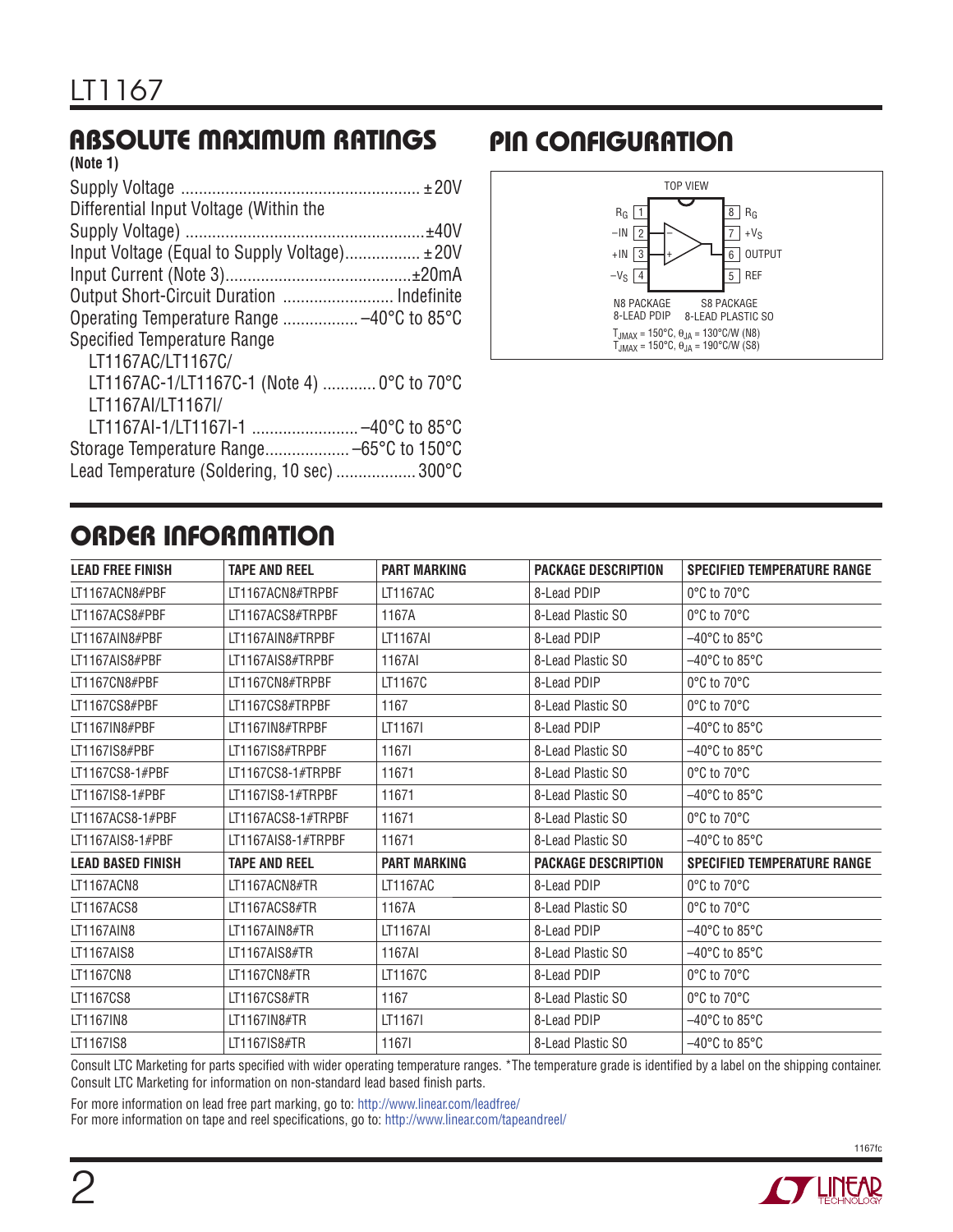# **ELECTRICAL CHARACTERISTICS**  $V_S = \pm 15V$ ,  $V_{CM} = 0V$ ,  $T_A = 25^{\circ}C$ ,  $R_L = 2k$ , unless otherwise noted.

| <b>SYMBOL</b><br><b>PARAMETER</b> |                                                                                     | <b>CONDITIONS (NOTE 7)</b>                                                                               | MIN                          | <b>TYP</b>                       | LT1167AC/LTC1167AI<br>LT1167AC-1/LTC1167AI-1<br><b>MAX</b> |                                       | LT1167C/LTC1167I<br>LT1167C-1/LTC1167I-1<br><b>TYP</b><br><b>MIN</b> |                              | <b>UNITS</b>                                            |
|-----------------------------------|-------------------------------------------------------------------------------------|----------------------------------------------------------------------------------------------------------|------------------------------|----------------------------------|------------------------------------------------------------|---------------------------------------|----------------------------------------------------------------------|------------------------------|---------------------------------------------------------|
| G                                 | Gain Range                                                                          | $G = 1 + (49.4k/RG)$                                                                                     | 1                            |                                  | 10k                                                        | 1                                     |                                                                      | <b>MAX</b><br>10k            |                                                         |
|                                   | Gain Error                                                                          | $G = 1$<br>$G = 10$ (Note 2)<br>$G = 100$ (Note 2)<br>$G = 1000$ (Note 2)                                |                              | 0.008<br>0.010<br>0.025<br>0.049 | 0.02<br>0.08<br>0.08<br>0.10                               |                                       | 0.015<br>0.020<br>0.030<br>0.040                                     | 0.03<br>0.10<br>0.10<br>0.10 | $\frac{0}{0}$<br>$\%$<br>$\frac{0}{0}$<br>$\%$          |
|                                   | Gain Nonlinearity (Note 5)                                                          | $V_0 = \pm 10V$ , $G = 1$<br>$V_0 = \pm 10V$ , G = 10 and 100<br>$V_0 = \pm 10V$ , G = 1000              |                              | 1<br>2<br>15                     | 6<br>10<br>40                                              |                                       | 1.5<br>3<br>20                                                       | 10<br>15<br>60               | ppm<br>ppm<br>ppm                                       |
|                                   |                                                                                     | $V_0 = \pm 10V$ , G = 1, R <sub>L</sub> = 600<br>$V_0 = \pm 10V$ , G = 10 and 100,<br>$R_1 = 600$        |                              | 5<br>6                           | 12<br>15                                                   |                                       | 6<br>7                                                               | 15<br>20                     | ppm<br>ppm                                              |
| $V_{OST}$                         | Total Input Referred Offset Voltage                                                 | $V_0 = \pm 10V$ , G = 1000, R <sub>L</sub> = 600<br>$V_{OST} = V_{OSI} + V_{OSO}/G$                      |                              | 20                               | 65                                                         |                                       | 25                                                                   | 80                           | ppm                                                     |
| Vosi                              | Input Offset Voltage                                                                | $G = 1000$ , $V_S = \pm 5V$ to $\pm 15V$                                                                 |                              | 15                               | 40                                                         |                                       | 20                                                                   | 60                           | $\mu\text{V}$                                           |
| V <sub>0SO</sub>                  | Output Offset Voltage                                                               | $G = 1$ , $V_S = \pm 5V$ to $\pm 15V$                                                                    |                              | 40                               | 200                                                        |                                       | 50                                                                   | 300                          | μV                                                      |
|                                   | Input Offset Current                                                                |                                                                                                          |                              | 90                               | 320                                                        |                                       | 100                                                                  | 450                          | рA                                                      |
| $I_{OS}$<br>$I_B$                 | Input Bias Current                                                                  |                                                                                                          |                              | 50                               | 350                                                        |                                       | 80                                                                   | 500                          | рA                                                      |
| $e_n$                             | Input Noise Voltage (Note 8)                                                        | $0.1$ Hz to $10$ Hz, $G = 1$<br>$0.1$ Hz to 10Hz, $G = 10$<br>$0.1$ Hz to $10$ Hz, $G = 100$<br>and 1000 |                              | 2.00<br>0.50<br>0.28             |                                                            |                                       | 2.00<br>0.50<br>0.28                                                 |                              | µV <sub>P-P</sub><br>µV <sub>P-P</sub><br>$\mu V_{P-P}$ |
|                                   | Total RTI Noise = $\sqrt{\frac{e_{\text{ni}}^2 + (e_{\text{no}}/G)^2}{n}}$ (Note 8) |                                                                                                          |                              |                                  |                                                            |                                       |                                                                      |                              |                                                         |
| $e_{ni}$                          | Input Noise Voltage Density<br>(Note 8)                                             | $f0 = 1$ kHz                                                                                             |                              | 7.5                              | 12                                                         |                                       | 7.5                                                                  | 12                           | $nV/\sqrt{Hz}$                                          |
| $e_{no}$                          | <b>Output Noise Voltage Density</b><br>(Note 8)                                     | $f0$ = 1kHz (Note 3)                                                                                     |                              | 67                               | 90                                                         |                                       | 67                                                                   | 90                           | $nV/\sqrt{Hz}$                                          |
| $i_{n}$                           | <b>Input Noise Current</b>                                                          | $f_0 = 0.1$ Hz to 10Hz                                                                                   |                              | 10                               |                                                            |                                       | 10                                                                   |                              | pA <sub>P-P</sub>                                       |
|                                   | <b>Input Noise Current Densty</b>                                                   | $f_0 = 10$ Hz                                                                                            |                              | 124                              |                                                            |                                       | 124                                                                  |                              | $fA/\sqrt{Hz}$                                          |
| $R_{IN}$                          | <b>Input Resistance</b>                                                             | $V_{IN} = \pm 10V$                                                                                       | 200                          | 1000                             |                                                            | 200                                   | 1000                                                                 |                              | $G\Omega$                                               |
| C <sub>IN(DIFF)</sub>             | Differential Input Capacitance                                                      | $f0 = 100kHz$                                                                                            |                              | 1.6                              |                                                            |                                       | 1.6                                                                  |                              | pF                                                      |
| C <sub>IN(CM)</sub>               | Common Mode Input Capacitance                                                       | $f_0 = 100$ kHz                                                                                          |                              | 1.6                              |                                                            |                                       | 1.6                                                                  |                              | pF                                                      |
| <b>V<sub>CM</sub></b>             | Input Voltage Range                                                                 | $G = 1$ , Other Input Grounded<br>$V_S = \pm 2.3V$ to $\pm 5V$<br>$V_S = \pm 5V$ to $\pm 18V$            | $-V_S + 1.9$<br>$-V_S + 1.9$ |                                  | $+V_S - 1.4$                                               | $+V_S-1.2$ $-V_S+1.9$<br>$-V_S + 1.9$ |                                                                      | $+V_S - 1.2$<br>$+V_S - 1.4$ | V<br>V                                                  |
| <b>CMRR</b>                       | Common Mode Rejection Ratio                                                         | 1k Source Imbalance,<br>$V_{CM} = 0V$ to $\pm 10V$<br>$G = 1$<br>$G = 10$<br>$G = 100$<br>$G = 1000$     | 90<br>106<br>120<br>126      | 95<br>115<br>125<br>140          |                                                            | 85<br>100<br>110<br>120               | 95<br>115<br>125<br>140                                              |                              | dB<br>dB<br>dB<br>dB                                    |
| <b>PSRR</b>                       | Power Supply Rejection Ratio                                                        | $V_S = \pm 2.3V$ to $\pm 18V$<br>$G = 1$<br>$G = 10$<br>$G = 100$<br>$G = 1000$                          | 105<br>125<br>131<br>135     | 120<br>135<br>140<br>150         |                                                            | 100<br>120<br>126<br>130              | 120<br>135<br>140<br>150                                             |                              | dB<br>dB<br>dB<br>dB                                    |
| Is                                | <b>Supply Current</b>                                                               | $V_S = \pm 2.3V$ to $\pm 18V$                                                                            |                              | 0.9                              | 1.3                                                        |                                       | 0.9                                                                  | 1.3                          | mA                                                      |
| $V_{OUT}$                         | Output Voltage Swing                                                                | $R_L = 10k$<br>$V_S = \pm 2.3V$ to $\pm 5V$<br>$V_S = \pm 5V$ to $\pm 18V$                               | $-V_S + 1.1$<br>$-V_S + 1.2$ |                                  | $+V_S - 1.2$<br>$+V_S - 1.3$                               | $-VS+1.1$<br>$-V_S + 1.2$             |                                                                      | $+V_S - 1.2$<br>$+V_S - 1.3$ | V<br>V<br>1167fc                                        |

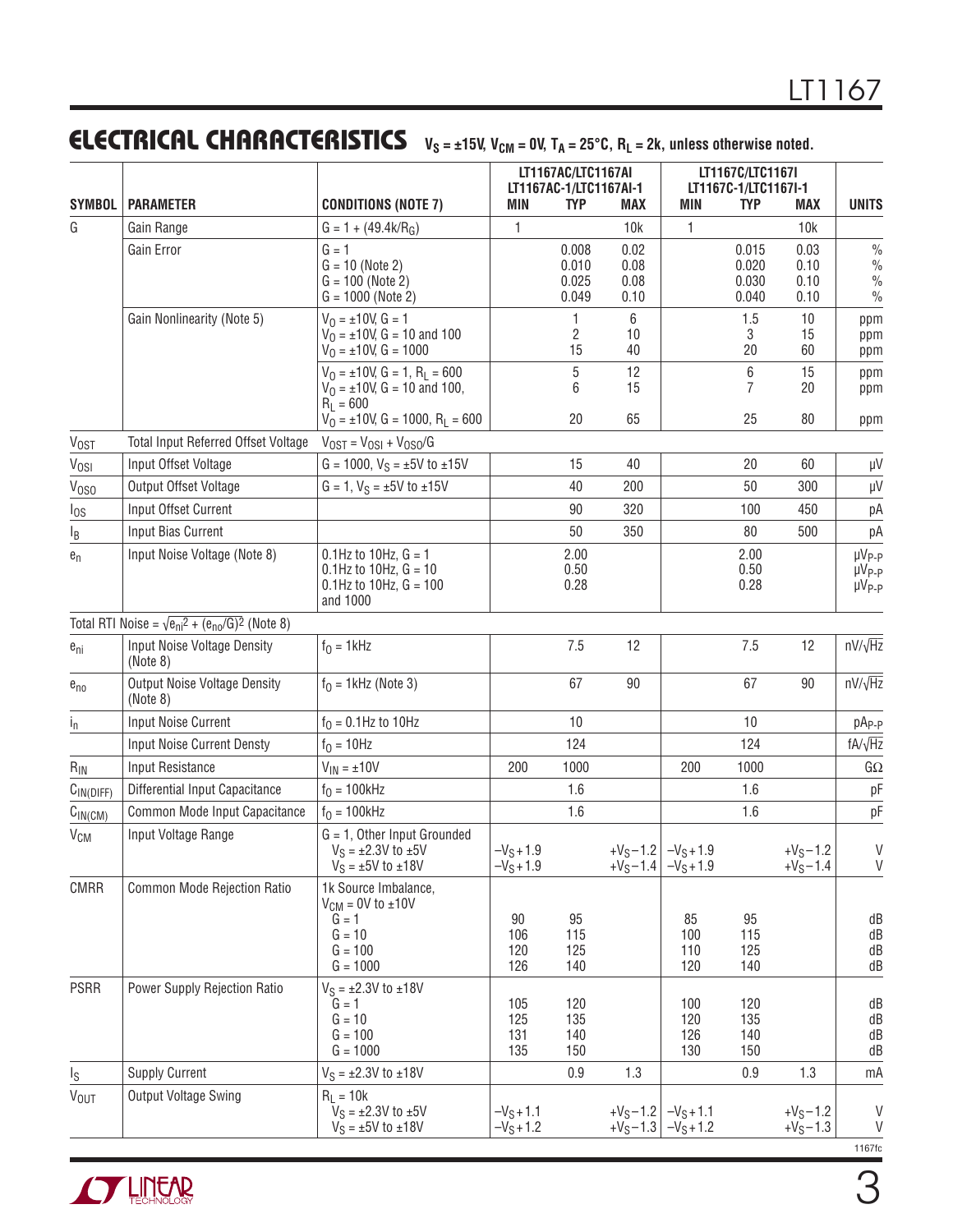## **ELECTRICAL CHARACTERISTICS**  $V_S = \pm 15V$ ,  $V_{CM} = 0V$ ,  $T_A = 25^{\circ}$ C,  $R_L = 2k$ , unless otherwise noted.

| <b>SYMBOL</b>     | <b>PARAMETER</b>           | <b>CONDITIONS (NOTE 7)</b>                     | MIN          | LT1167AC/LTC1167AI<br>LT1167AC-1/LTC1167AI-1<br><b>TYP</b> | <b>MAX</b>   | <b>MIN</b> | LT1167C/LTC1167I<br>LT1167C-1/LTC1167I-1<br><b>TYP</b> | <b>MAX</b>   | <b>UNITS</b>             |
|-------------------|----------------------------|------------------------------------------------|--------------|------------------------------------------------------------|--------------|------------|--------------------------------------------------------|--------------|--------------------------|
| $I_{\text{OUT}}$  | <b>Output Current</b>      |                                                | 20           | 27                                                         |              | 20         | 27                                                     |              | mA                       |
| BW                | <b>Bandwidth</b>           | $G = 1$<br>$G = 10$<br>$G = 100$<br>$G = 1000$ |              | 1000<br>800<br>120<br>12                                   |              |            | 1000<br>800<br>120<br>12                               |              | kHz<br>kHz<br>kHz<br>kHz |
| SR                | <b>Slew Rate</b>           | $G = 1, V_{OUT} = \pm 10V$                     | 0.75         | 1.2                                                        |              | 0.75       | 1.2                                                    |              | $V/\mu s$                |
|                   | Settling Time to 0.01%     | 10V Step<br>$G = 1 to 100$<br>$G = 1000$       |              | 14<br>130                                                  |              |            | 14<br>130                                              |              | μs<br>μs                 |
| RREFIN            | Reference Input Resistance |                                                |              | 20                                                         |              |            | 20                                                     |              | $k\Omega$                |
| <b>IREFIN</b>     | Reference Input Current    | $V_{REF} = 0V$                                 |              | 50                                                         |              |            | 50                                                     |              | μA                       |
| V <sub>REF</sub>  | Reference Voltage Range    |                                                | $-V_S + 1.6$ |                                                            | $+V_S - 1.6$ | $-VS+1.6$  |                                                        | $+V_S - 1.6$ | V                        |
| A <sub>VREF</sub> | Reference Gain to Output   |                                                |              | $1 + 0.0001$                                               |              |            | $1 + 0.0001$                                           |              |                          |

**The** <sup>l</sup> **denotes the specifications which apply over the full operating temperature range, otherwise specifications are at TA = 25°C.**   $V_S = \pm 15V$ ,  $V_{\text{CM}} = 0V$ ,  $0^{\circ}C \leq T_A \leq 70^{\circ}C$ ,  $R_L = 2k$ , unless otherwise noted.

|                   |                                               |                                                                                                         |           | LT1167AC/LT1167AC-1     |                              |                              | LT1167C/LT1167C-1      |                                  |                              |                                                                  |
|-------------------|-----------------------------------------------|---------------------------------------------------------------------------------------------------------|-----------|-------------------------|------------------------------|------------------------------|------------------------|----------------------------------|------------------------------|------------------------------------------------------------------|
| <b>SYMBOL</b>     | <b>PARAMETER</b>                              | <b>CONDITIONS (NOTE 7)</b>                                                                              |           | MIN                     | <b>TYP</b>                   | <b>MAX</b>                   | <b>MIN</b>             | <b>TYP</b>                       | <b>MAX</b>                   | <b>UNITS</b>                                                     |
|                   | Gain Error                                    | $G = 1$<br>$G = 10$ (Note 2)<br>$G = 100$ (Note 2)<br>$G = 1000$ (Note 2)                               | $\bullet$ |                         | 0.01<br>0.08<br>0.09<br>0.14 | 0.03<br>0.30<br>0.30<br>0.33 |                        | 0.012<br>0.100<br>0.120<br>0.140 | 0.04<br>0.33<br>0.33<br>0.35 | $\frac{0}{0}$<br>$\frac{0}{0}$<br>$\frac{0}{0}$<br>$\frac{0}{0}$ |
|                   | <b>Gain Nonlinearity</b>                      | $V_{OIII} = \pm 10V, G = 1$<br>$V_{OIII} = \pm 10V$ , G = 10 and 100<br>$V_{OIII} = \pm 10V$ , G = 1000 |           |                         | 1.5<br>3<br>20               | 10<br>15<br>60               |                        | 3<br>4<br>25                     | 15<br>20<br>80               | ppm<br>ppm<br>ppm                                                |
| G/T               | Gain vs Temperature                           | $G < 1000$ (Note 2)                                                                                     |           |                         | 20                           | 50                           |                        | 20                               | 50                           | ppm/°C                                                           |
| <b>VOST</b>       | <b>Total Input Referred</b><br>Offset Voltage | $V_{OST} = V_{OSI} + V_{OSO}/G$                                                                         |           |                         |                              |                              |                        |                                  |                              |                                                                  |
| V <sub>OSI</sub>  | Input Offset Voltage                          | $V_S = \pm 5V$ to $\pm 15V$                                                                             | $\bullet$ |                         | 18                           | 60                           |                        | 23                               | 80                           | μV                                                               |
| <b>VOSIH</b>      | Input Offset Voltage Hysteresis               | (Notes 3, 6)                                                                                            |           |                         | 3.0                          |                              |                        | 3.0                              |                              | $\mu$ V                                                          |
| V <sub>OSO</sub>  | Output Offset Voltage                         | $V_S = \pm 5V$ to $\pm 15V$                                                                             | $\bullet$ |                         | 60                           | 380                          |                        | 70                               | 500                          | $\mu$ V                                                          |
| V <sub>OSOH</sub> | Output Offset Voltage Hysteresis              | (Notes 3, 6)                                                                                            |           |                         | 30                           |                              |                        | 30                               |                              | $\mu V$                                                          |
| $V_{OSI}/T$       | Input Offset Drift (Note 8)                   | (Note 3)                                                                                                | $\bullet$ |                         | 0.05                         | 0.3                          |                        | 0.06                             | 0.4                          | µV/°C                                                            |
| $V_{0SO}/T$       | Output Offset Drift                           | (Note 3)                                                                                                |           |                         | 0.7                          | 3                            |                        | 0.8                              | $\overline{4}$               | µV/°C                                                            |
| $I_{OS}$          | Input Offset Current                          |                                                                                                         | $\bullet$ |                         | 100                          | 400                          |                        | 120                              | 550                          | pA                                                               |
| $I_{0S}/T$        | Input Offset Current Drift                    |                                                                                                         |           |                         | 0.3                          |                              |                        | 0.4                              |                              | pA/°C                                                            |
| lB                | Input Bias Current                            |                                                                                                         | $\bullet$ |                         | 75                           | 450                          |                        | 105                              | 600                          | pA                                                               |
| $I_B/T$           | Input Bias Current Drift                      |                                                                                                         | $\bullet$ |                         | 0.4                          |                              |                        | 0.4                              |                              | pA/°C                                                            |
| $\rm V_{CM}$      | Input Voltage Range                           | $G = 1$ , Other Input Grounded<br>$V_S = \pm 2.3V$ to $\pm 5V$<br>$V_S = \pm 5V$ to $\pm 18V$           |           | $-VS+2.1$<br>$-VS+2.1$  |                              | $+V_S-1.3$<br>$+V_S-1.4$     | $-VS+2.1$<br>$-VS+2.1$ |                                  | $+V_S-1.3$<br>$+V_S-1.4$     | V<br>$\vee$                                                      |
| <b>CMRR</b>       | <b>Common Mode Rejection Ratio</b>            | 1k Source Imbalance,<br>$V_{CM}$ = 0V to $\pm 10V$<br>$G = 1$<br>$G = 10$<br>$G = 100$<br>$G = 1000$    |           | 88<br>100<br>115<br>117 | 92<br>110<br>120<br>135      |                              | 83<br>97<br>113<br>114 | 92<br>110<br>120<br>135          |                              | dB<br>dB<br>dB<br>dB<br>1167fc                                   |

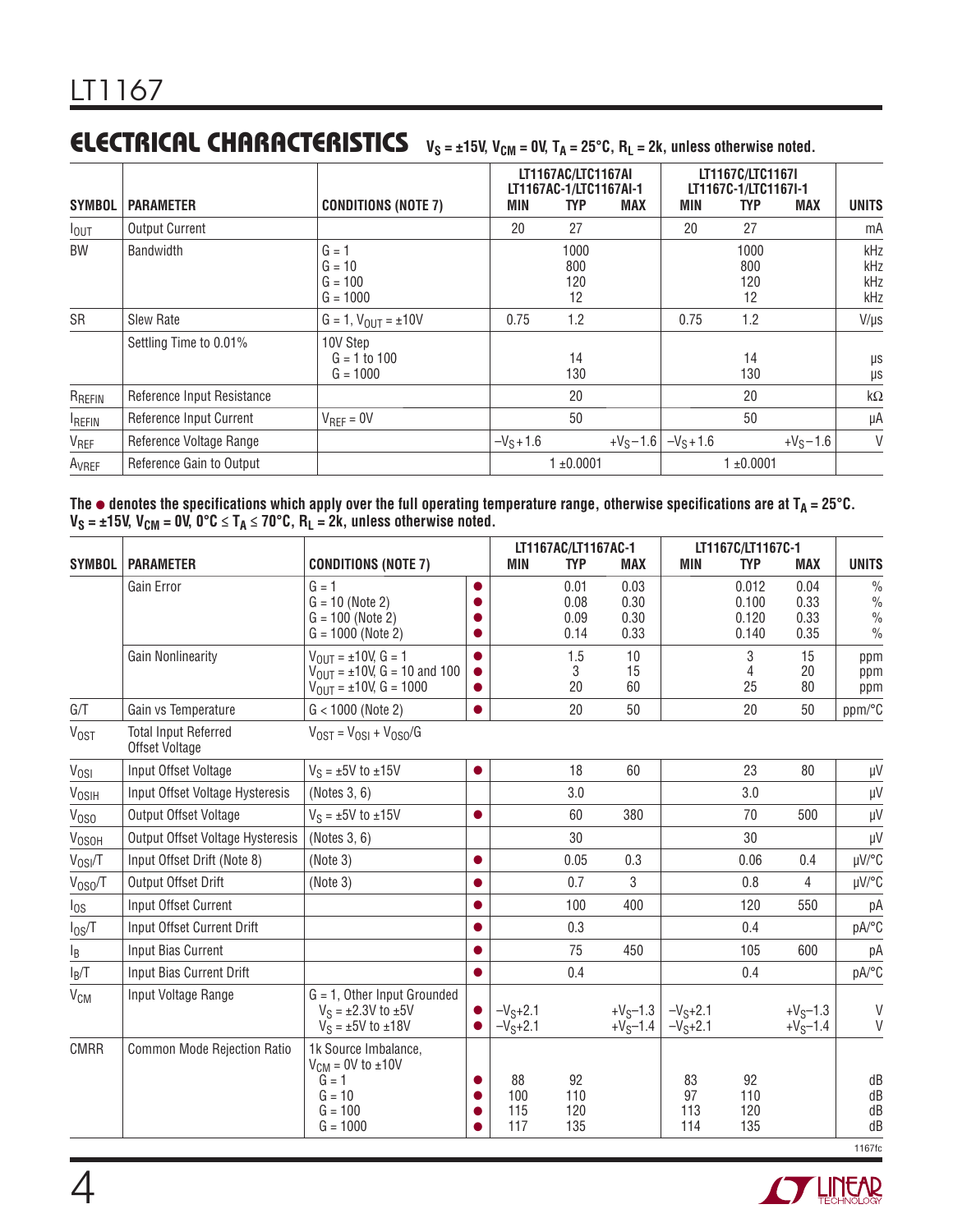## **ELECTRICAL CHARACTERISTICS** The  $\bullet$  denotes the specifications which apply over the full operating

temperature range, otherwise specifications are at T<sub>A</sub> = 25°C. V<sub>S</sub> = ±15V, V<sub>CM</sub> = 0V, 0°C ≤ T<sub>A</sub> ≤ 70°C, R<sub>L</sub> = 2k, unless otherwise noted.

| <b>SYMBOL</b>           | <b>PARAMETER</b>             | <b>CONDITIONS (NOTE 7)</b>                                                      |  | LT1167AC/LT1167AC-1<br>MIN<br><b>MAX</b><br><b>TYP</b> |                          |                          | LT1167C/LT1167C-1<br><b>MAX</b><br>TYP<br>MIN |                          |                          | <b>UNITS</b>         |
|-------------------------|------------------------------|---------------------------------------------------------------------------------|--|--------------------------------------------------------|--------------------------|--------------------------|-----------------------------------------------|--------------------------|--------------------------|----------------------|
| <b>PSRR</b>             | Power Supply Rejection Ratio | $V_S = \pm 2.3V$ to $\pm 18V$<br>$G = 1$<br>$G = 10$<br>$G = 100$<br>$G = 1000$ |  | 103<br>123<br>127<br>129                               | 115<br>130<br>135<br>145 |                          | 98<br>118<br>124<br>126                       | 115<br>130<br>135<br>145 |                          | dB<br>dB<br>dB<br>dB |
| $\mathsf{I}_\mathsf{S}$ | <b>Supply Current</b>        | $V_S = \pm 2.3V$ to $\pm 18V$                                                   |  |                                                        | 1.0                      | 1.5                      |                                               | 1.0                      | 1.5                      | mA                   |
| <b>V<sub>OUT</sub></b>  | <b>Output Voltage Swing</b>  | $R_1 = 10k$<br>$V_S = \pm 2.3V$ to $\pm 5V$<br>$V_S = \pm 5V$ to $\pm 18V$      |  | $-VS+1.4$<br>$-VS+1.6$                                 |                          | $+V_S-1.3$<br>$+V_S-1.5$ | $-VS+1.4$<br>$-VS+1.6$                        |                          | $+V_S-1.3$<br>$+V_S-1.5$ | V<br>V               |
| $I_{OUT}$               | <b>Output Current</b>        |                                                                                 |  | 16                                                     | 21                       |                          | 16                                            | 21                       |                          | mA                   |
| SR                      | <b>Slew Rate</b>             | $G = 1$ , $V_{OUT} = \pm 10V$                                                   |  | 0.65                                                   | 1.1                      |                          | 0.65                                          | 1.1                      |                          | $V/\mu s$            |
| V <sub>REF</sub>        | <b>REF Voltage Range</b>     | (Note 3)                                                                        |  | $-VS+1.6$                                              |                          | $+V_S-1.6$               | $-VS+1.6$                                     |                          | $+V_S-1.6$               | V                    |

**The** <sup>l</sup> **denotes the specifications which apply over the full operating temperature range, otherwise specifications are at TA = 25°C.**   $V_S = \pm 15V$ ,  $V_{\text{CM}} = 0V$ ,  $-40^{\circ}$ C  $\leq T_A \leq 85^{\circ}$ C,  $R_L = 2k$ , unless otherwise noted.

|                   |                                               |                                                                                                      |                        |                        | LT1167AI/LT1167AI-1              |                              | LT1167I/LT1167I-1      |                                  |                              |                                                                  |
|-------------------|-----------------------------------------------|------------------------------------------------------------------------------------------------------|------------------------|------------------------|----------------------------------|------------------------------|------------------------|----------------------------------|------------------------------|------------------------------------------------------------------|
| <b>SYMBOL</b>     | <b>PARAMETER</b>                              | <b>CONDITIONS (NOTE 7)</b>                                                                           |                        | <b>MIN</b>             | <b>TYP</b>                       | <b>MAX</b>                   | <b>MIN</b>             | <b>TYP</b>                       | <b>MAX</b>                   | <b>UNITS</b>                                                     |
|                   | Gain Error                                    | $G = 1$<br>$G = 10$ (Note 2)<br>$G = 100$ (Note 2)<br>$G = 1000$ (Note 2)                            | 0                      |                        | 0.014<br>0.130<br>0.140<br>0.160 | 0.04<br>0.40<br>0.40<br>0.40 |                        | 0.015<br>0.140<br>0.150<br>0.180 | 0.05<br>0.42<br>0.42<br>0.45 | $\frac{0}{0}$<br>$\frac{0}{0}$<br>$\frac{0}{0}$<br>$\frac{0}{0}$ |
| $G_N$             | Gain Nonlinearity (Notes 2, 4)                | $V_0 = \pm 10V$ , $G = 1$<br>$V_0 = \pm 10V$ , G = 10 and 100<br>$V_0 = \pm 10V$ , G = 1000          | $\bullet$              |                        | 2<br>5<br>26                     | 15<br>20<br>70               |                        | 3<br>6<br>30                     | 20<br>30<br>100              | ppm<br>ppm<br>ppm                                                |
| G/T               | Gain vs Temperature                           | $G < 1000$ (Note 2)                                                                                  | $\bullet$              |                        | 20                               | 50                           |                        | 20                               | 50                           | ppm/°C                                                           |
| V <sub>OST</sub>  | <b>Total Input Referred</b><br>Offset Voltage | $V_{OST} = V_{OS1} + V_{OS0}/G$                                                                      |                        |                        |                                  |                              |                        |                                  |                              |                                                                  |
| Vosi              | Input Offset Voltage                          |                                                                                                      | $\bullet$              |                        | 20                               | 75                           |                        | 25                               | 100                          | μV                                                               |
| V <sub>OSIH</sub> | Input Offset Voltage Hysteresis               | (Notes 3, 6)                                                                                         |                        |                        | 3.0                              |                              |                        | 3.0                              |                              | μV                                                               |
| V <sub>OSO</sub>  | Output Offset Voltage                         |                                                                                                      | $\bullet$              |                        | 180                              | 500                          |                        | 200                              | 600                          | μV                                                               |
| V <sub>OSOH</sub> | <b>Output Offset Voltage Hysteresis</b>       | (Notes 3, 6)                                                                                         |                        |                        | 30                               |                              |                        | 30                               |                              | $\mu$ V                                                          |
| $V_{OSI}/T$       | Input Offset Drift (Note 8)                   | (Note 3)                                                                                             | $\bullet$              |                        | 0.05                             | 0.3                          |                        | 0.06                             | 0.4                          | µV/°C                                                            |
| $V_{0SO}/T$       | Output Offset Drift                           | (Note 3)                                                                                             | $\bullet$              |                        | 0.8                              | 5                            |                        | 1                                | 6                            | µV/°C                                                            |
| $I_{OS}$          | Input Offset Current                          |                                                                                                      | $\bullet$              |                        | 110                              | 550                          |                        | 120                              | 700                          | рA                                                               |
| $I_{0S}/T$        | Input Offset Current Drift                    |                                                                                                      | ●                      |                        | 0.3                              |                              |                        | 0.3                              |                              | pA/°C                                                            |
| lв                | Input Bias Current                            |                                                                                                      | ●                      |                        | 180                              | 600                          |                        | 220                              | 800                          | рA                                                               |
| $I_B/T$           | Input Bias Current Drift                      |                                                                                                      | ●                      |                        | 0.5                              |                              |                        | 0.6                              |                              | pA/°C                                                            |
| V <sub>CM</sub>   | Input Voltage Range                           | $V_S = \pm 2.3V$ to $\pm 5V$<br>$V_S = \pm 5V$ to $\pm 18V$                                          | $\bullet$<br>$\bullet$ | $-VS+2.1$<br>$-VS+2.1$ |                                  | $+V_S-1.3$<br>$+V_S-1.4$     | $-VS+2.1$<br>$-VS+2.1$ |                                  | $+V_S-1.3$<br>$+V_S-1.4$     | V<br>V                                                           |
| <b>CMRR</b>       | <b>Common Mode Rejection Ratio</b>            | 1k Source Imbalance,<br>$V_{CM} = 0V$ to $\pm 10V$<br>$G = 1$<br>$G = 10$<br>$G = 100$<br>$G = 1000$ |                        | 86<br>98<br>114<br>116 | 90<br>105<br>118<br>133          |                              | 81<br>95<br>112<br>112 | 90<br>105<br>118<br>133          |                              | dB<br>${\sf dB}$<br>dB<br>dB                                     |

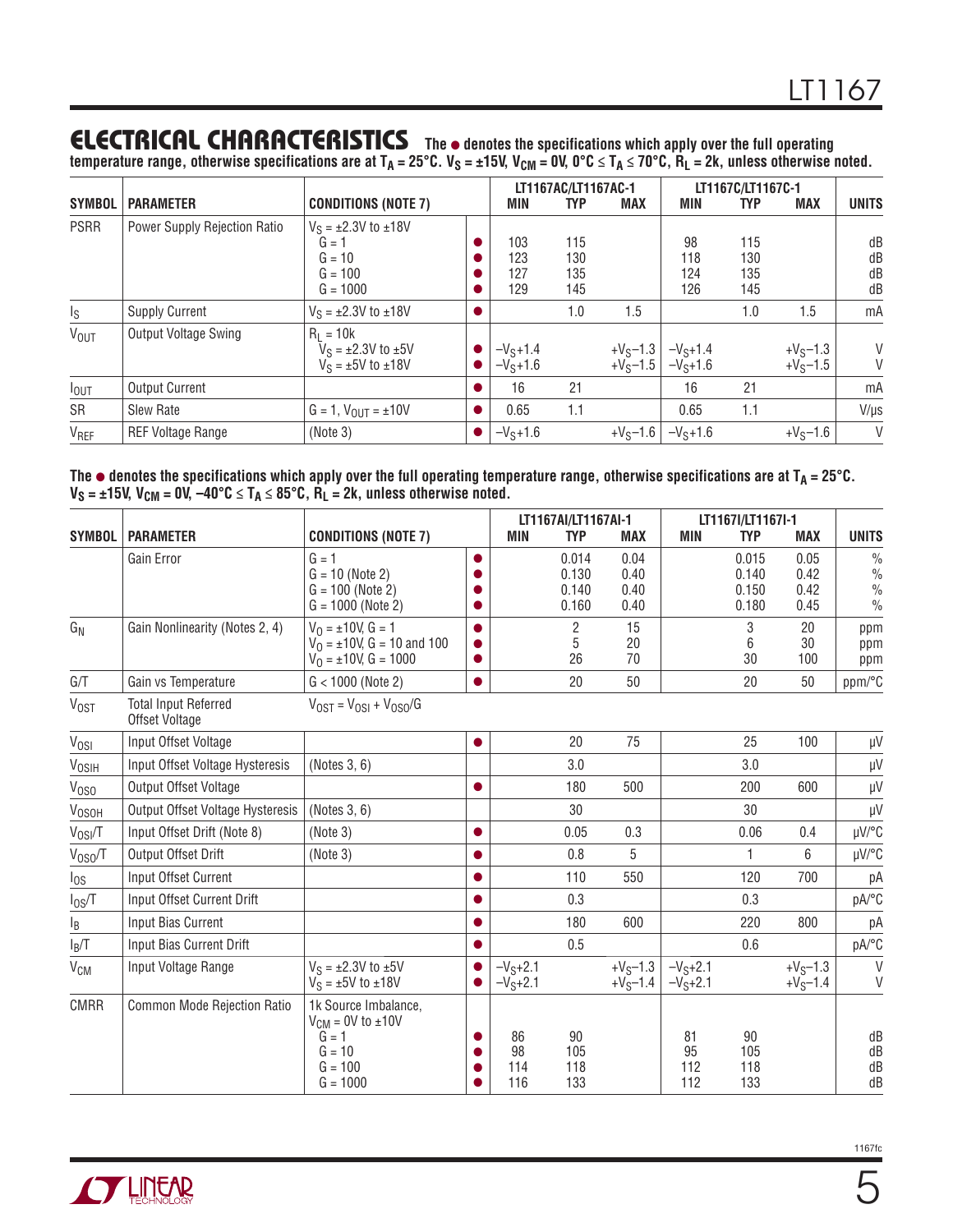## **ELECTRICAL CHARACTERISTICS** The  $\bullet$  denotes the specifications which apply over the full operating

temperature range, otherwise specifications are at T<sub>A</sub> = 25°C. V<sub>S</sub> = ±15V, V<sub>CM</sub> = 0V, 0°C ≤ T<sub>A</sub> ≤ 70°C, R<sub>L</sub> = 2k, unless otherwise noted.

| <b>SYMBOL</b>           | <b>PARAMETER</b>             | <b>CONDITIONS (NOTE 7)</b>                                                      |  | MIN                      | LT1167AI/LT1167AI-1<br><b>TYP</b><br>MAX |                          | LT1167I/LT1167I-1<br><b>MAX</b><br><b>TYP</b><br>MIN |                          |                          | <b>UNITS</b>         |
|-------------------------|------------------------------|---------------------------------------------------------------------------------|--|--------------------------|------------------------------------------|--------------------------|------------------------------------------------------|--------------------------|--------------------------|----------------------|
| <b>PSRR</b>             | Power Supply Rejection Ratio | $V_S = \pm 2.3V$ to $\pm 18V$<br>$G = 1$<br>$G = 10$<br>$G = 100$<br>$G = 1000$ |  | 100<br>120<br>125<br>128 | 112<br>125<br>132<br>140                 |                          | 95<br>115<br>120<br>125                              | 112<br>125<br>132<br>140 |                          | dB<br>dB<br>dB<br>dB |
| $\mathsf{I}_\mathsf{S}$ | <b>Supply Current</b>        |                                                                                 |  |                          | 1.1                                      | 1.6                      |                                                      | 1.1                      | 1.6                      | mA                   |
| <b>VOUT</b>             | <b>Output Voltage Swing</b>  | $V_S = \pm 2.3V$ to $\pm 5V$<br>$V_S = \pm 5V$ to $\pm 18V$                     |  | $-VS+1.4$<br>$-VS+1.6$   |                                          | $+V_S-1.3$<br>$+V_S-1.5$ | $-VS+1.4$<br>$-VS+1.6$                               |                          | $+V_S-1.3$<br>$+V_S-1.5$ | V<br>V               |
| $I_{OUT}$               | <b>Output Current</b>        |                                                                                 |  | 15                       | 20                                       |                          | 15                                                   | 20                       |                          | mA                   |
| SR                      | Slew Rate                    | $G = 1$ , $V_{OUT} = \pm 10V$                                                   |  | 0.55                     | 0.95                                     |                          | 0.55                                                 | 0.95                     |                          | $V/\mu s$            |
| V <sub>REF</sub>        | <b>REF Voltage Range</b>     | (Note 3)                                                                        |  | $-VS+1.6$                |                                          | $+V_S-1.6$               | $-VS+1.6$                                            |                          | $+V_S-1.6$               | V                    |

**Note 1:** Stresses beyond those listed under Absolute Maximum Ratings may cause permanent damage to the device. Exposure to any Absolute Maximum Rating condition for extended periods may affect device reliability and lifetime.

**Note 2:** Does not include the effect of the external gain resistor RG.

**Note 3:** This parameter is not 100% tested.

**Note 4:** The LT1167AC/LT1167C/LT1167AC-1/LT1167C-1 are designed, characterized and expected to meet the industrial temperature limits, but are not tested at –40°C and 85°C. I-grade parts are guaranteed.

**Note 5:** This parameter is measured in a high speed automatic tester that does not measure the thermal effects with longer time constants. The magnitude of these thermal effects are dependent on the package used, heat sinking and air flow conditions.

**Note 6:** Hysteresis in offset voltage is created by package stress that differs depending on whether the IC was previously at a higher or lower temperature. Offset voltage hysteresis is always measured at 25°C, but the IC is cycled to 85°C I-grade (or 70°C C-grade) or –40°C I-grade (0°C C-grade) before successive measurement. 60% of the parts will pass the typical limit on the data sheet.

**Note 7:** Typical parameters are defined as the 60% of the yield parameter distribution.

**Note 8:** Referred to input.

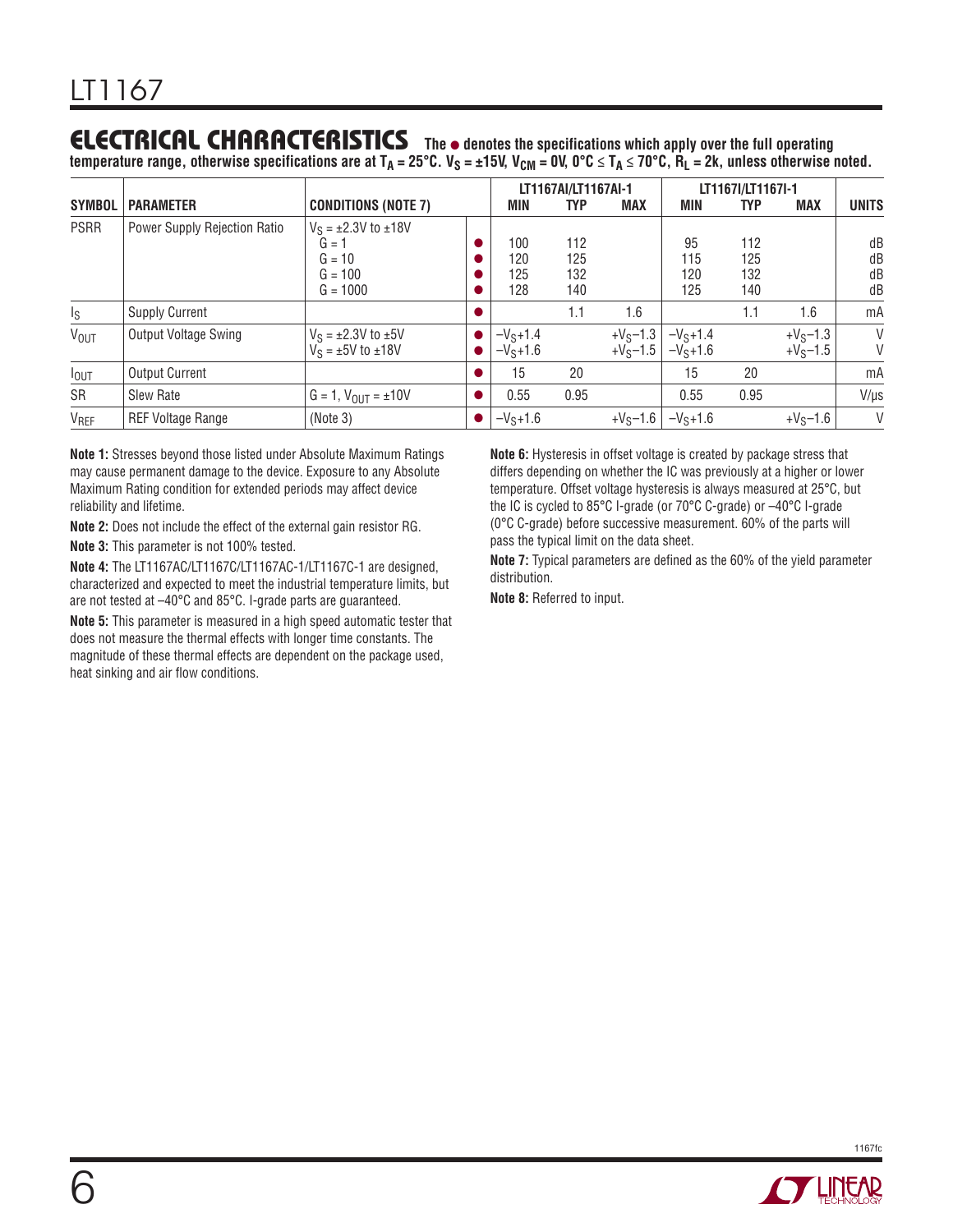

# **Gain Nonlinearity, G = 10** 100µ 2  $G = 10$  OUTPUT VOLTAGE (2V/DIV)  $1167602$  $R_L = 2k$  $V_{OUT} = \pm 10V$

**Gain Nonlinearity, G = 100**



**Gain Error vs Temperature**



#### **Distribution of Input**  Offset Voltage,  $T_A = 85^{\circ}C$



10 15

 $-80$ 

 $\overline{0}$ 

5



1167 G40

INPUT OFFSET VOLTAGE (μV)

 $-60$   $-40$   $-20$  0 20 40 60

#### **Distribution of Input**  Offset Voltage,  $T_A = 25^\circ C$

 $-25$  0 25 50

TEMPERATURE (°C)

1167 G05

75 100 150

 $G = 1, 10$ 

25

 $G = 100$ 

 $G = 1000$ 



**CYLINEAR** 

7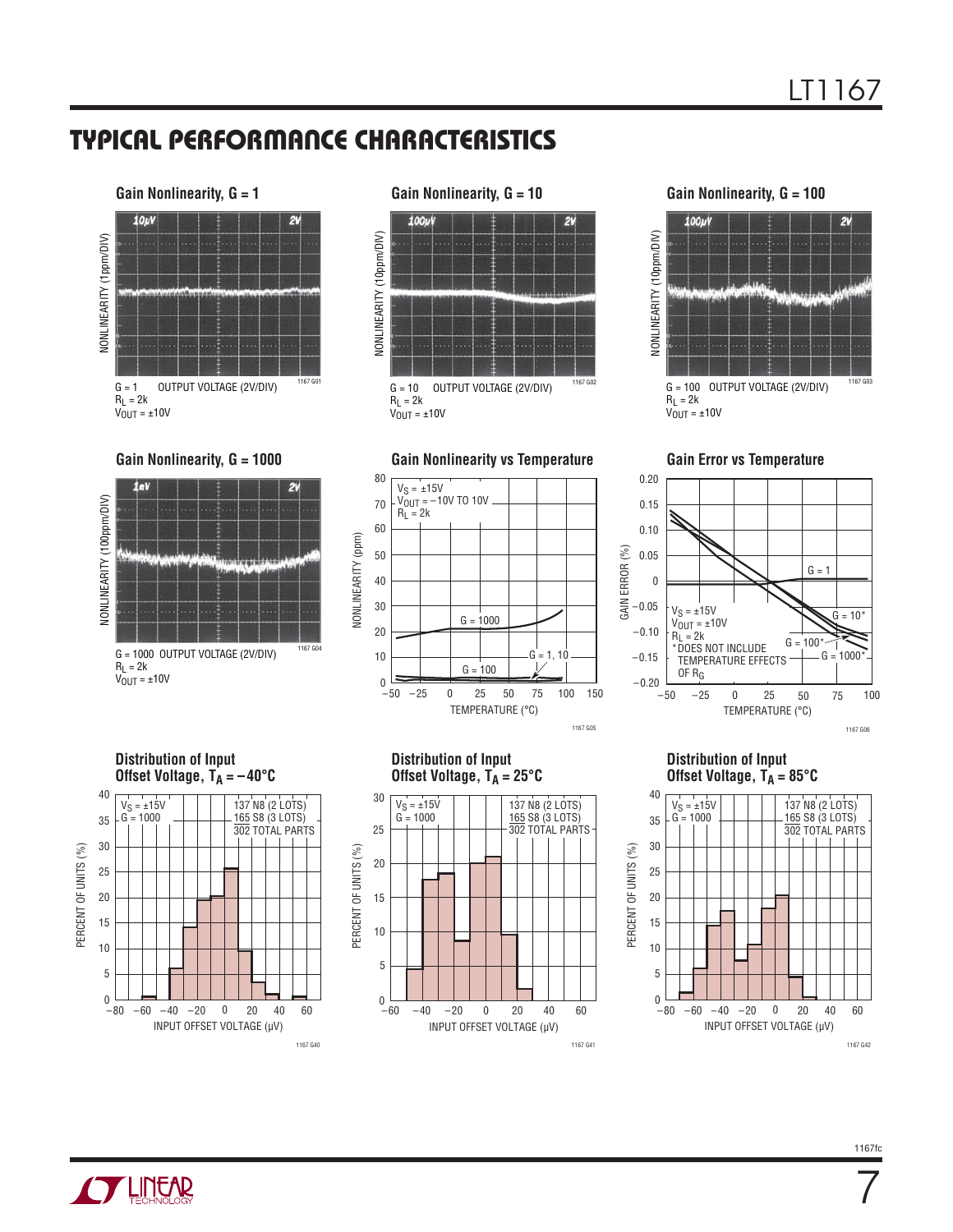1167 G10



1167 G11

1167fc

1167 G12

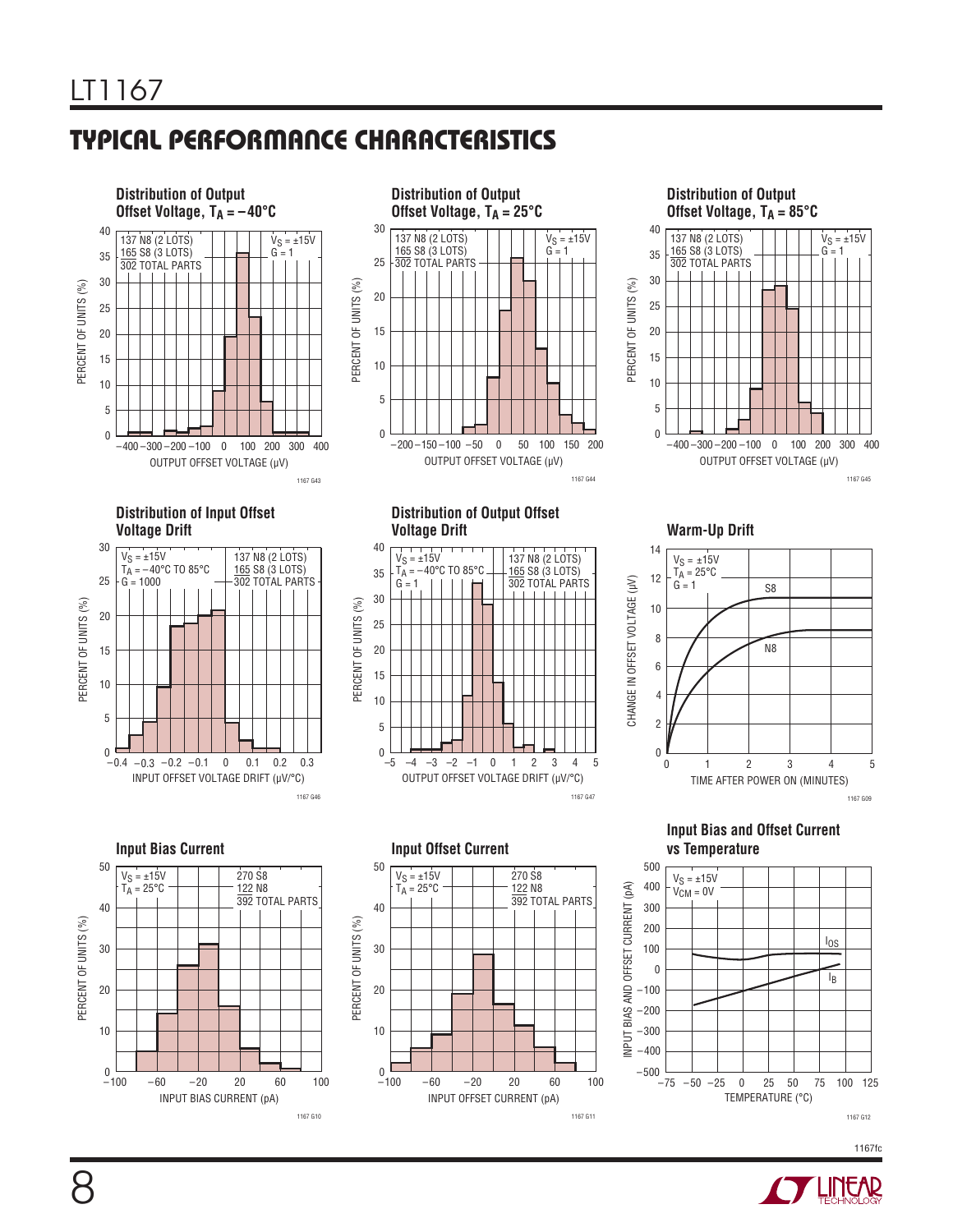





Gain vs Frequency **Cain vs Frequency Gain vs Supply Current vs Supply Voltage** 



**0.1Hz to 10Hz Noise Voltage, Referred to Input, G = 1000**



 $\check{0}.1$ 1k 10k 20  $\Omega$ 1 10 100 100k

FREQUENCY (Hz)

1167 G16

–10

 $^{-20}$   $_{0.01}^{-1}$ 

 $V_S = \pm 15V$  $T_{\text{A}} = 25^{\circ} \text{C}$ 

**Voltage Noise Density vs Frequency**





FREQUENCY (kHz)

1167 G17

0.01 1 10 1000

0.1 1 10 100



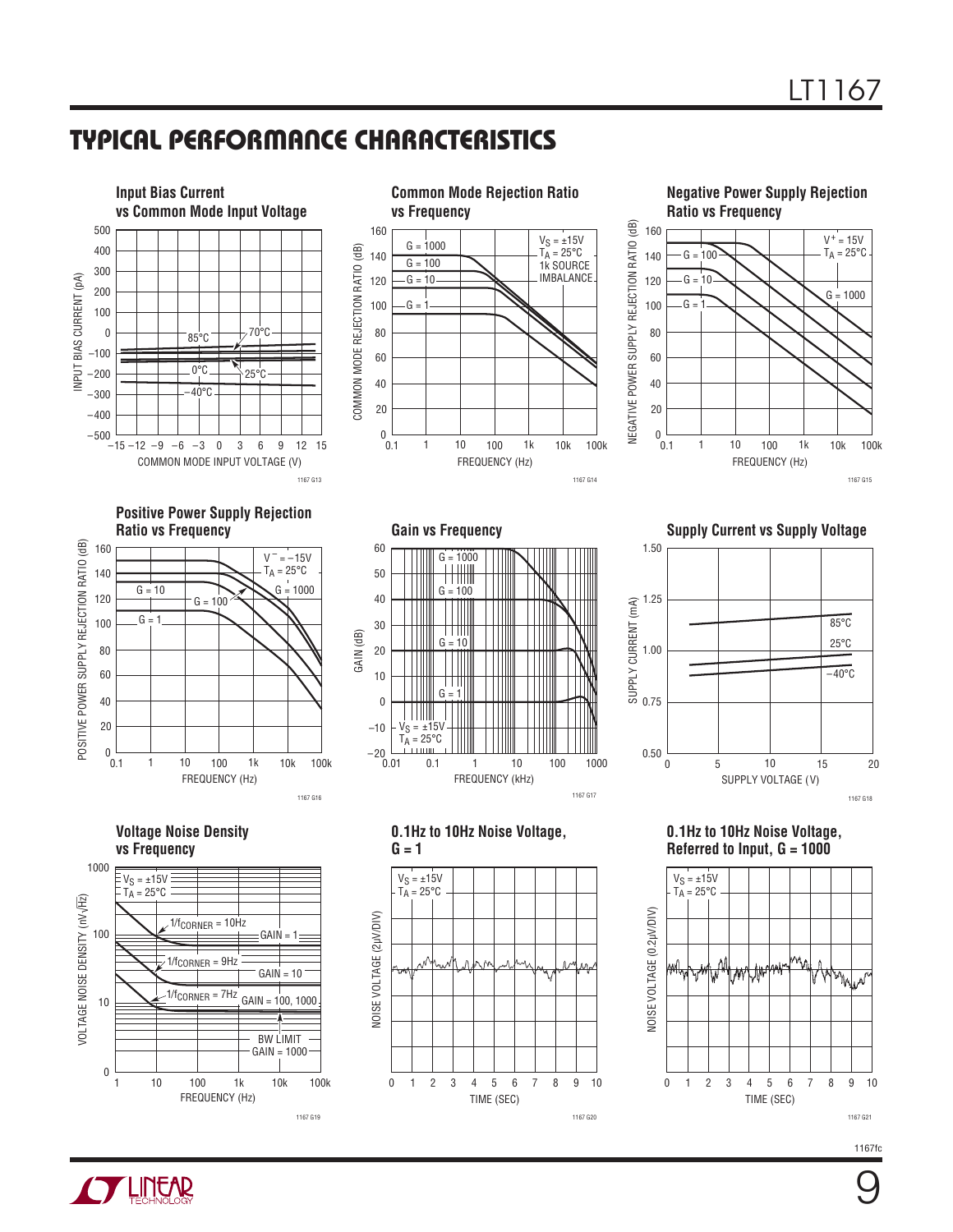

 $V_S = \pm 15V$  $T_{\text{A}} = 25^{\circ} \text{C}$ CURRENT NOISE (5pA/DIV) CURRENT NOISE (5pA/DIV) `'M m/ Ń Mhw | MW m. 8 0 1 2 3 4 5 6 7 9 10 TIME (SEC) 1167 G23



1167 G24

#### **Overshoot vs Capacitive Load Large-Signal Transient Response Small-Signal Transient Response**



FREQUENCY (kHz)

 $\blacksquare$ 

Ш

1167 G26



### 1167 G25



 $G = 1$  10μs/DIV 1167 G29

20mV/DIV

 $V_S = \pm 15V$  $R_L = 2k$  $C_1 = 60pF$ 





10

OUTPUT IMPEDANCE (Ω)

OUTPUT IMPEDANCE (2)

1

0.1 1

10

100

1000

 $V_S = \pm 15V$  $T_A = 25^{\circ}C$  $G = 1$  TO 1000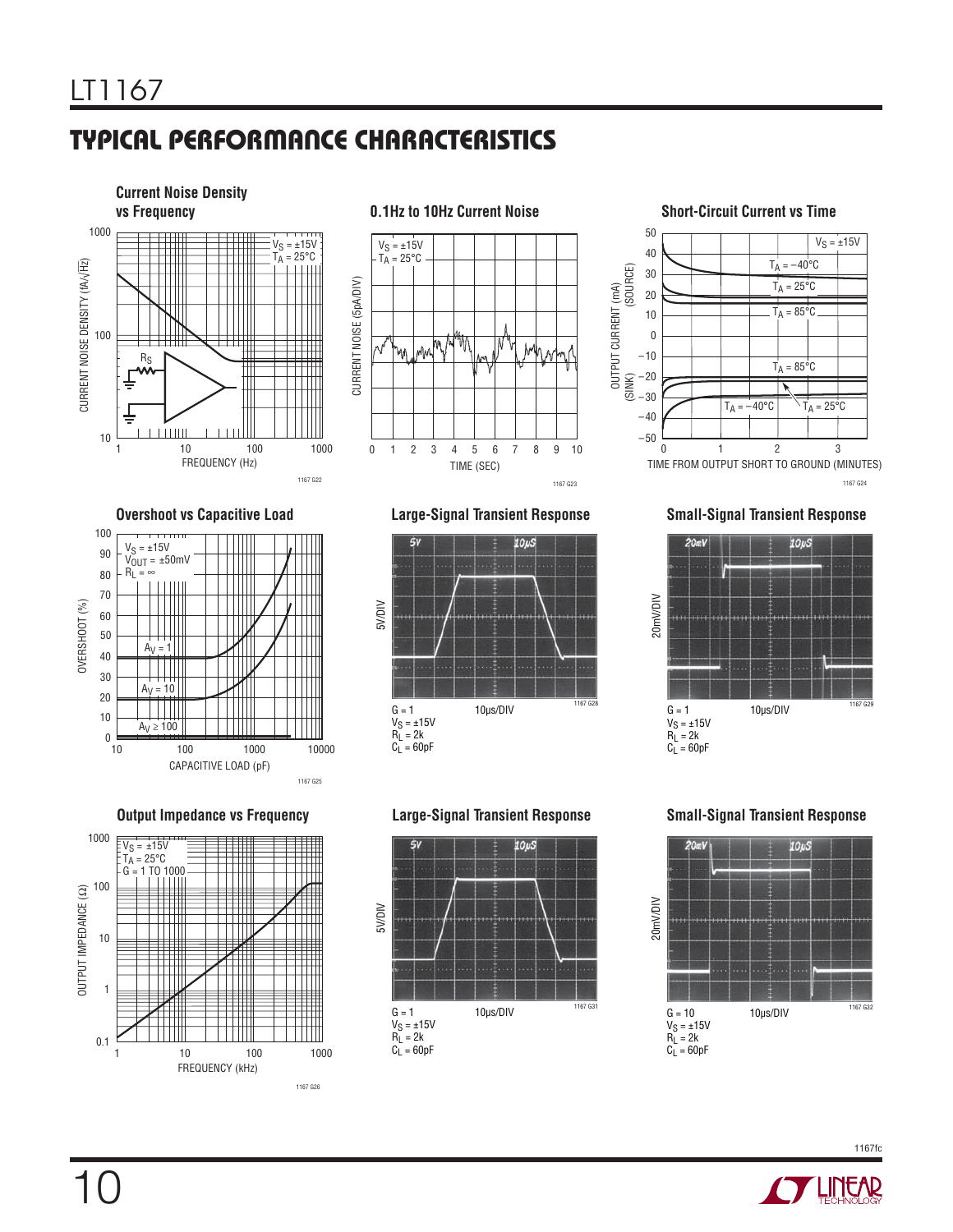

**Large-Signal Transient Response Small-Signal Transient Response** 









**Settling Time vs Gain Large-Signal Transient Response Small-Signal Transient Response**







**Output Voltage Swing vs Load Current**



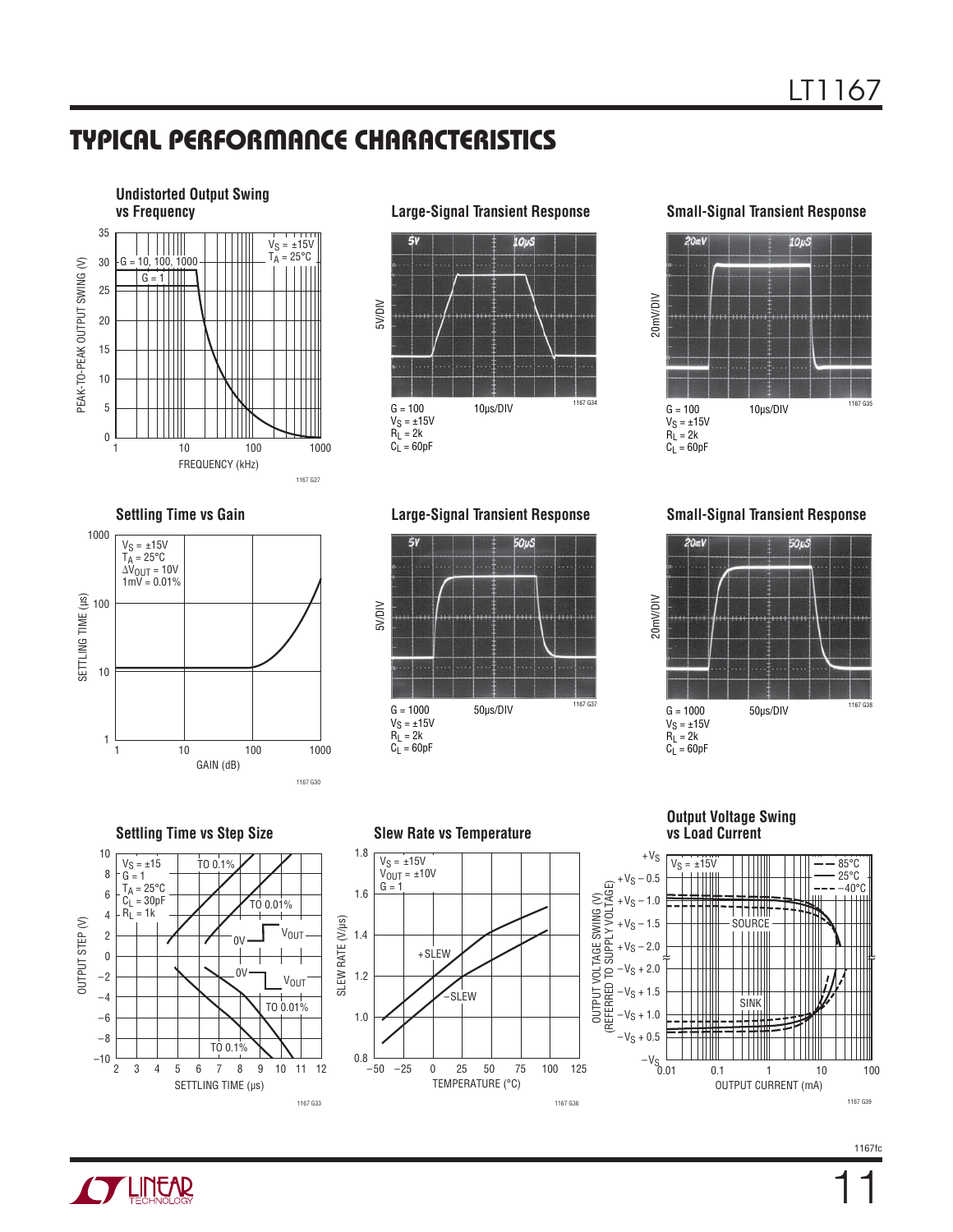# **BLOCK DIAGRAM**



# **THEORY OF OPERATION**

The LT1167 is a modified version of the three op amp instrumentation amplifier. Laser trimming and monolithic construction allow tight matching and tracking of circuit parameters over the specified temperature range. Refer to the block diagram (Figure 1) to understand the following circuit description. The collector currents in Q1 and Q2 are trimmed to minimize offset voltage drift, thus assuring a high level of performance. R1 and R2 are trimmed to an absolute value of 24.7k to assure that the gain can be set accurately (0.05% at  $G = 100$ ) with only one external resistor  $R_G$ . The value of  $R_G$  determines the transconductance of the preamp stage. As  $R<sub>G</sub>$  is reduced for larger programmed gains, the transconductance of the input preamp stage increases to that of the input transistors Q1 and Q2. This increases the open-loop gain when the programmed gain is increased, reducing the input referred gain related errors and noise. The input voltage noise at gains greater than 50 is determined only by Q1 and Q2. At lower gains the noise of the difference amplifier and preamp gain setting resistors increase the noise. The gain bandwidth product is determined by C1, C2 and the preamp transconductance which increases

with programmed gain. Therefore, the bandwidth does not drop proportionally to gain.

The input transistors Q1 and Q2 offer excellent matching, which is inherent in NPN bipolar transistors, as well as picoampere input bias current due to superbeta processing. The collector currents in Q1 and Q2 are held constant due to the feedback through the Q1-A1-R1 loop and Q2-A2-R2 loop which in turn impresses the differential input voltage across the external gain set resistor  $R_G$ . Since the current that flows through  $R<sub>G</sub>$  also flows through R1 and R2, the ratios provide a gained-up differential voltage,  $G = (R1 + R2)/R_G$ , to the unity-gain difference amplifier A3. The common mode voltage is removed by A3, resulting in a single-ended output voltage referenced to the voltage on the REF pin. The resulting gain equation is:

$$
V_{\text{OUT}}-V_{\text{REF}}=G(V_{\text{IN}}^{+}-V_{\text{IN}}^{-})
$$

where:

G =  $(49.4k\Omega/R<sub>G</sub>) + 1$ 

solving for the gain set resistor gives:

 $R_G = 49.4 k\Omega/(G - 1)$ 

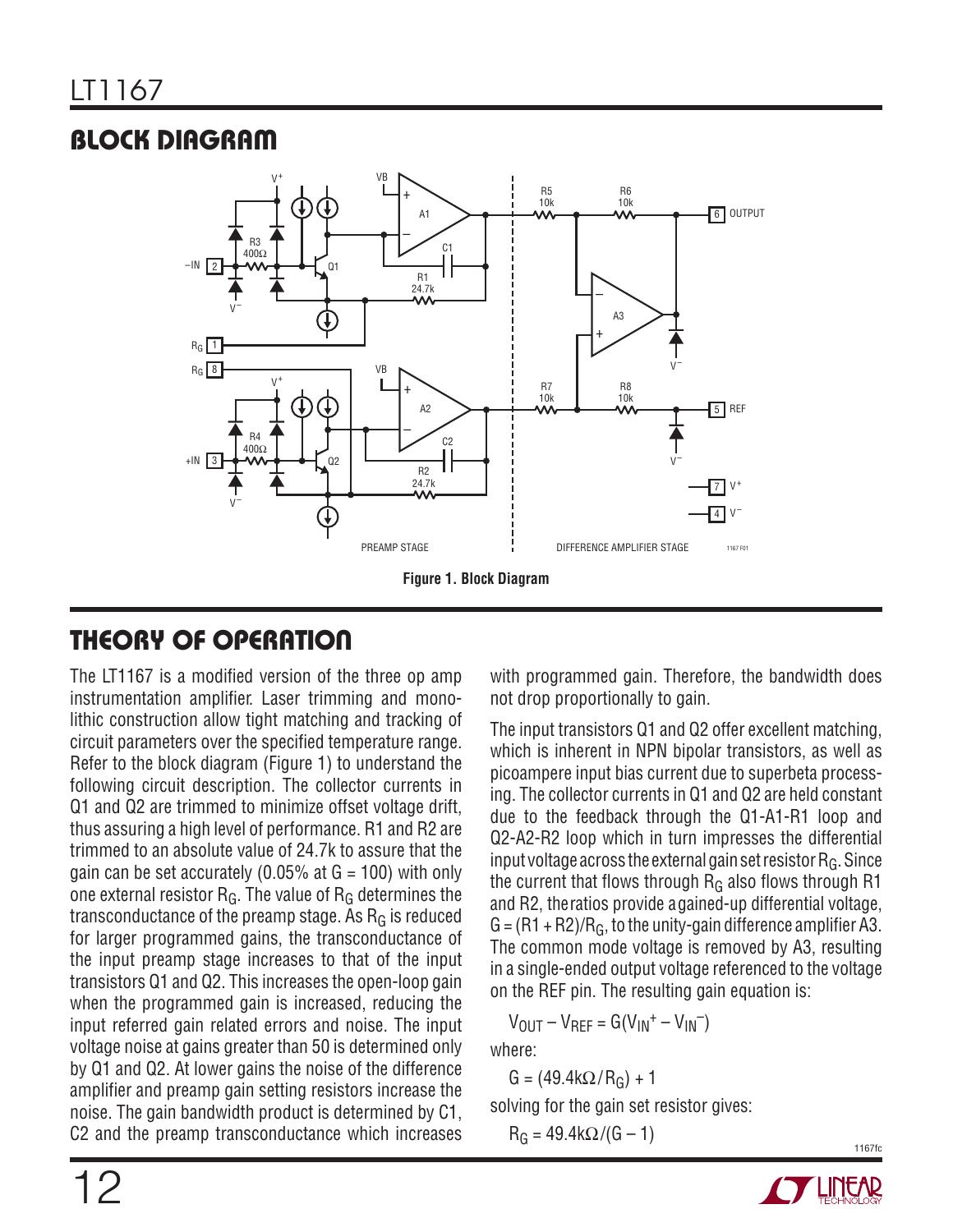## **THEORY OF OPERATION**

#### **Input and Output Offset Voltage**

The offset voltage of the LT1167 has two components: the output offset and the input offset. The total offset voltage referred to the input (RTI) is found by dividing the output offset by the programmed gain (G) and adding it to the input offset. At high gains the input offset voltage dominates, whereas at low gains the output offset voltage dominates. The total offset voltage is:

 Total input offset voltage (RTI)  $=$  input offset  $+$  (output offset/G)

 Total output offset voltage (RTO)  $=$  (input offset  $\bullet$  G) + output offset

### **Reference Terminal**

The reference terminal is one end of one of the four 10k resistors around the difference amplifier. The output voltage of the LT1167 (Pin 6) is referenced to the voltage on the reference terminal (Pin 5). Resistance in series with the REF pin must be minimized for best common mode rejection. For example, a 2Ω resistance from the REF pin to ground will not only increase the gain error by 0.02% but will lower the CMRR to 80dB.

### **Single Supply Operation**

For single supply operation, the REF pin can be at the same potential as the negative supply (Pin 4) provided the output of the instrumentation amplifier remains inside the specified operating range and that one of the inputs is at least 2.5V above ground. The barometer application on the front page of this data sheet is an example that satisfies these conditions. The resistance  $R_b$  from the bridge transducer to ground sets the operating current for the bridge and also has the effect of raising the input common mode voltage. The output of the LT1167 is always inside the specified range since the barometric pressure rarely goes low enough to cause the output to rail (30.00 inches of Hg corresponds to 3.000V). For applications that require the output to swing at or below the REF potential, the voltage on the REF pin can be level shifted. An op amp is used to buffer the voltage on the REF pin since a parasitic series resistance will degrade the CMRR. The application in the back of this data sheet, Four Digit Pressure Sensor, is an example.

### **Output Offset Trimming**

The LT1167 is laser trimmed for low offset voltage so that no external offset trimming is required for most applications. In the event that the offset needs to be adjusted, the circuit in Figure 2 is an example of an optional offset adjust circuit. The op amp buffer provides a low impedance to the REF pin where resistance must be kept to minimum for best CMRR and lowest gain error.



**Figure 2. Optional Trimming of Output Offset Voltage**

### **Input Bias Current Return Path**

The low input bias current of the LT1167 (350pA) and the high input impedance (200GΩ) allow the use of high impedance sources without introducing additional offset voltage errors, even when the full common mode range is required. However, a path must be provided for the input bias currents of both inputs when a purely differential signal is being amplified. Without this path the inputs will float to either rail and exceed the input common mode range of the LT1167, resulting in a saturated input stage. Figure 3 shows three examples of an input bias current path. The first example is of a purely differential signal source with a 10k $\Omega$  input current path to ground. Since the impedance of the signal source is low, only one resistor is needed. Two matching resistors are needed for higher impedance signal sources as shown in the second example. Balancing the input impedance improves both common mode rejection and DC offset. The need for input resistors is eliminated if a center tap is present as shown in the third example.

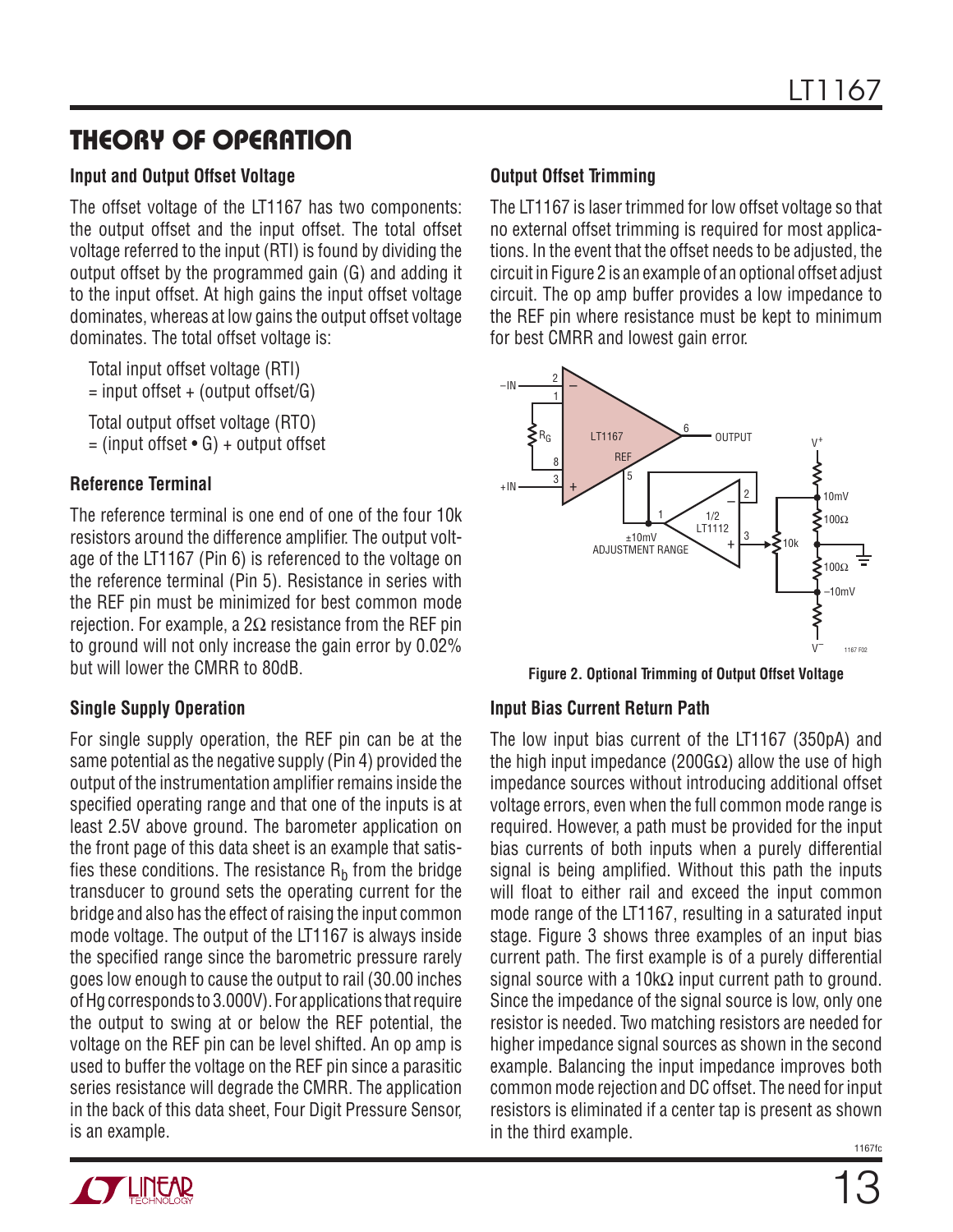

The LT1167 is a low power precision instrumentation amplifier that requires only one external resistor to accurately set the gain anywhere from 1 to 1000. The output can handle capacitive loads up to 1000pF in any gain configuration and the inputs are protected against ESD strikes up to 13kV (human body).

### **Input Current at High Common Mode Voltage**

When operating within the specified input common mode range, both the LT1167 and LT1167-1 operate as shown in the Input Bias Current vs Common Mode Input Voltage graph shown in the Typical Performance Characteristics. If however the inputs are within approximately 0.8V of the positive supply, the LT1167 input current will increase to approximately –1μA to –3μA. If the impedance of the circuit driving the LT1167 inputs is sufficiently high (e.g.,  $10\text{M}\Omega$  when +V<sub>S</sub> = 15V), this increased input current can pull the input voltage sufficiently high to keep the elevated input current flowing. The LT1167-1 has been modified so that the input current is typically two orders of magnitude lower under similar conditions. The LT1167-1 is recommended for new designs where input impedance is high.

### **Input Protection**

The LT1167 can safely handle up to  $\pm$  20mA of input current in an overload condition. Adding an external 5k input resistor in series with each input allows DC input fault voltages up to  $\pm 100V$  and improves the ESD immunity to 8kV (contact) and 15kV (air discharge), which is the IEC 1000-4-2 level 4 specification. If lower value input

resistors are needed, a clamp diode from the positive supply to each input will maintain the IEC 1000-4-2 specification to level 4 for both air and contact discharge. A 2N4393 drain/source to gate is a good low leakage diode for use with 1k resistors, see Figure 4. The input resistors should be carbon and not metal film or carbon film.



**Figure 4. Input Protection**

### **RFI Reduction**

1167fc In many industrial and data acquisition applications, instrumentation amplifiers are used to accurately amplify small signals in the presence of large common mode voltages or high levels of noise. Typically, the sources of these very small signals (on the order of microvolts or millivolts) are sensors that can be a significant distance from the signal conditioning circuit. Although these sensors may be connected to signal conditioning circuitry, using shielded or unshielded twisted-pair cabling, the cabling may act as antennae, conveying very high frequency interference directly into the input stage of the LT1167.

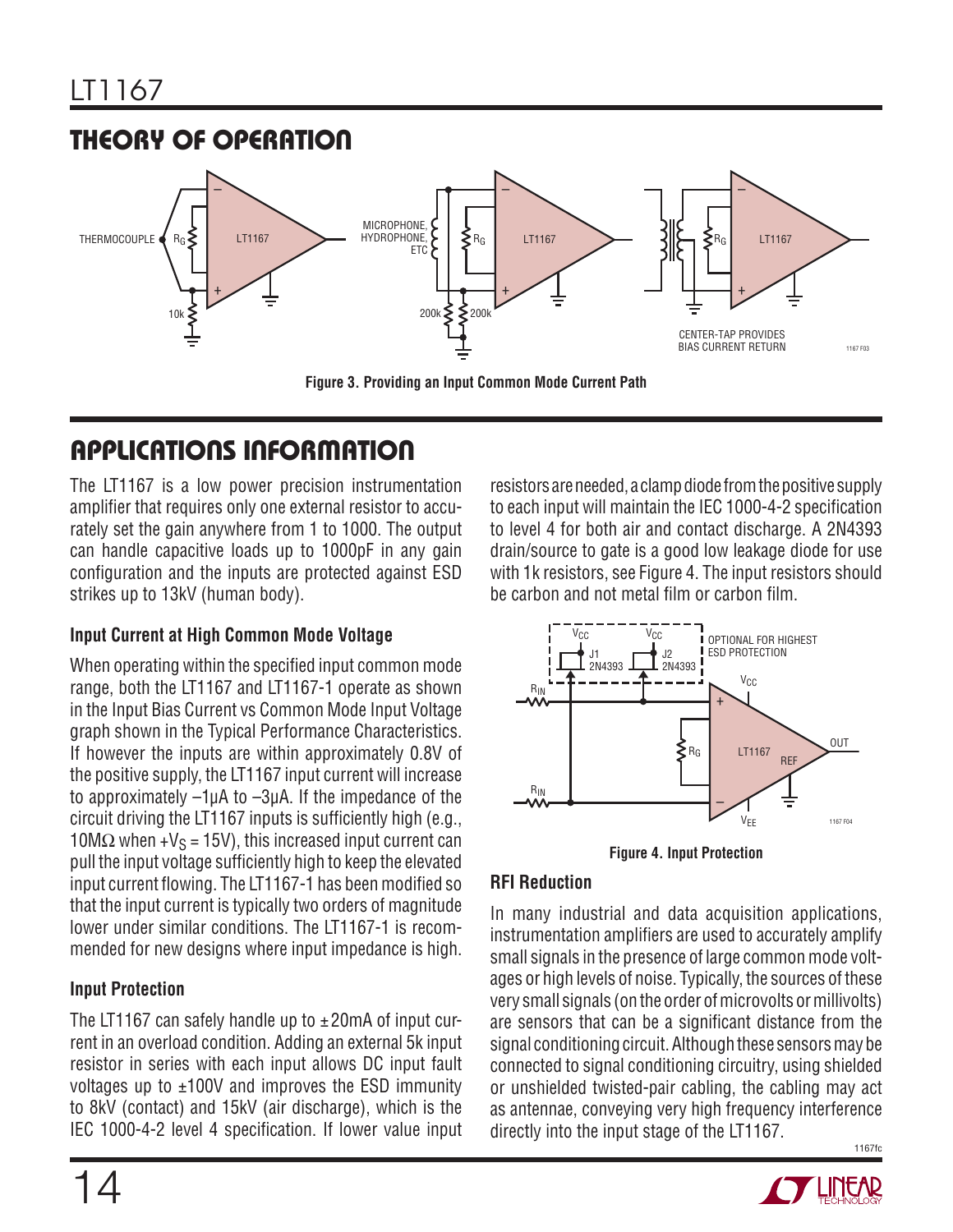The amplitude and frequency of the interference can have an adverse effect on an instrumentation amplifier's input stage by causing an unwanted DC shift in the amplifier's input offset voltage. This well known effect is called RFI rectification and is produced when out-of-band interference is coupled (inductively, capacitively or via radiation) and rectified by the instrumentation amplifier's input transistors. These transistors act as high frequency signal detectors, in the same way diodes were used as RF envelope detectors in early radio designs. Regardless of the type of interference or the method by which it is coupled into the circuit, an out-of-band error signal appears in series with the instrumentation amplifier's inputs.

To significantly reduce the effect of these out-of-band signals on the input offset voltage of instrumentation amplifiers, simple lowpass filters can be used at the inputs. These filters should be located very close to the input pins of the circuit. An effective filter configuration is illustrated in Figure 5, where three capacitors have been added to the inputs of the LT1167. Capacitors  $C_{XCM1}$  and  $C_{XCM2}$  form lowpass filters with the external series resistors  $R_{S1,2}$ to any out-of-band signal appearing on each of the input traces. Capacitor  $C_{XD}$  forms a filter to reduce any unwanted signal that would appear across the input traces. An added benefit to using  $C_{XD}$  is that the circuit's AC common mode rejection is not degraded due to common mode capacitive



#### **Figure 5. Adding a Simple RC Filter at the Inputs to an Instrumentation Amplifier Is Effective in Reducing Rectification of High Frequency Out-of-Band Signals**

imbalance. The differential mode and common mode time constants associated with the capacitors are:

 $t_{DM(LPF)} = (2)(R_S)(C_{XD})$  $t_{CM(LPF)} = (R_{S1, 2})(C_{XCM1, 2})$ 

Setting the time constants requires a knowledge of the frequency, or frequencies of the interference. Once this frequency is known, the common mode time constants can be set followed by the differential mode time constant. To avoid any possibility of inadvertently affecting the signal to be processed, set the common mode time constant an order of magnitude (or more) larger than the differential mode time constant. Set the common mode time constants such that they do not degrade the LT1167's inherent AC CMR. Then the differential mode time constant can be set for the bandwidth required for the application. Setting the differential mode time constant close to the sensor's BW also minimizes any noise pickup along the leads. To avoid any possibility of common mode to differential mode signal conversion, match the common mode time constants to 1% or better. If the sensor is an RTD or a resistive strain gauge, then the series resistors  $R_{S1}$ ,  $\gamma$  can be omitted, if the sensor is in proximity to the instrumentation amplifier.

#### **"Roll Your Own"—Discrete vs Monolithic LT1167 Error Budget Analysis**

The LT1167 offers performance superior to that of "roll your own" three op amp discrete designs. A typical application that amplifies and buffers a bridge transducer's differential output is shown in Figure 6. The amplifier, with its gain set to 100, amplifies a differential, full-scale output voltage of 20mV over the industrial temperature range. To make the comparison challenging, the low cost version of the LT1167 will be compared to a discrete instrumentation amp made with the A grade of one of the best precision quad op amps, the LT1114A. The LT1167C outperforms the discrete amplifier that has lower  $V_{OS}$ , lower  $I_B$  and comparable  $V_{OS}$  drift. The error budget comparison in Table 1 shows how various errors are calculated and how each error affects the total error budget. The table shows the greatest differences between the discrete solution and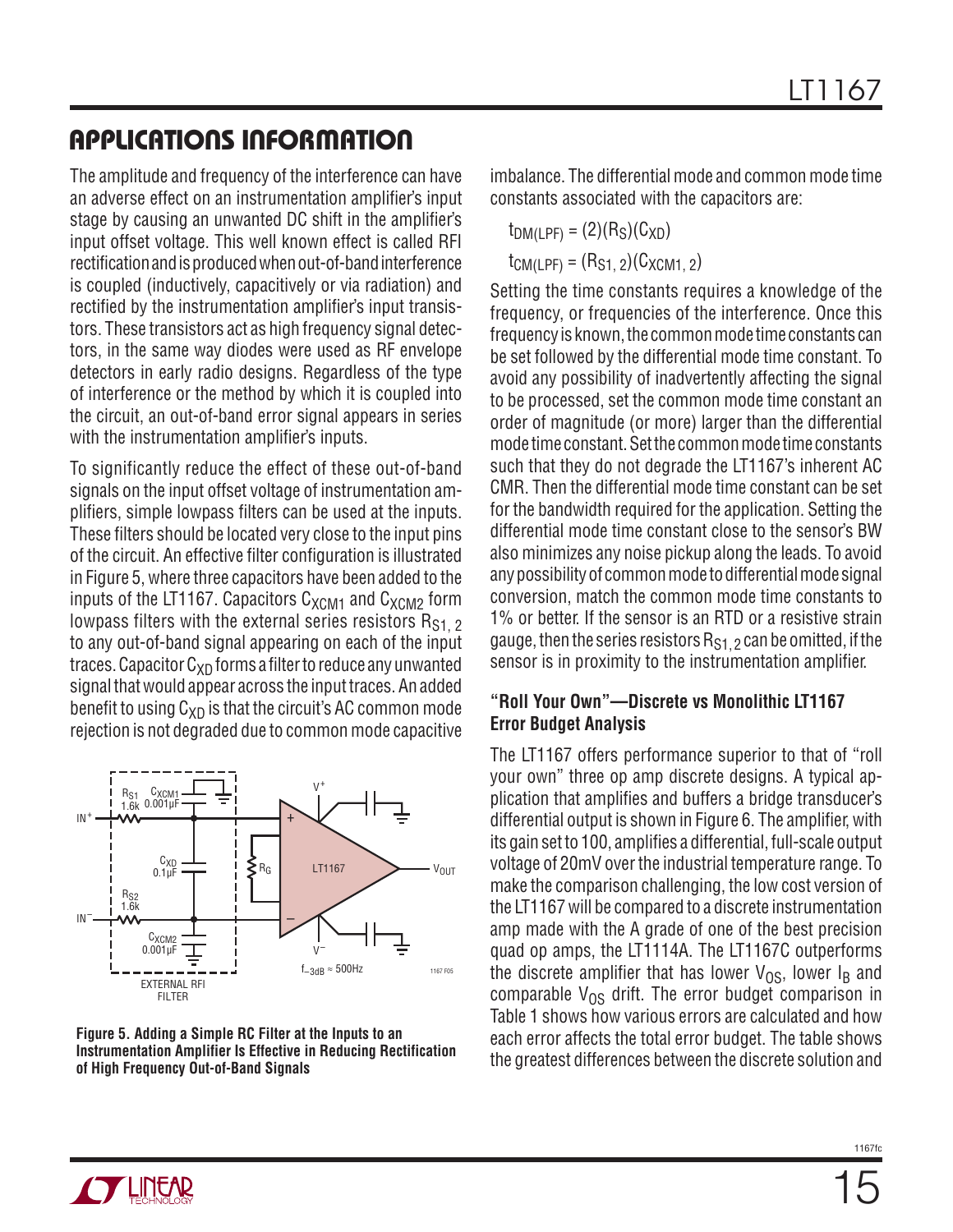





**Figure 6. "Roll Your Own" vs LT1167**

| Table 1. "Roll Your Own" vs LT1167 Error Budget |  |  |  |  |  |  |  |
|-------------------------------------------------|--|--|--|--|--|--|--|
|-------------------------------------------------|--|--|--|--|--|--|--|

|                                                                                                                                          |                                                                                                                                   | "ROLL YOUR OWN"' CIRCUIT                                                                                                                                    |                             | <b>ERROR, ppm OF FULL SCALE</b> |
|------------------------------------------------------------------------------------------------------------------------------------------|-----------------------------------------------------------------------------------------------------------------------------------|-------------------------------------------------------------------------------------------------------------------------------------------------------------|-----------------------------|---------------------------------|
| <b>ERROR SOURCE</b>                                                                                                                      | <b>LT1167C CIRCUIT CALCULATION</b>                                                                                                | CALCULATION                                                                                                                                                 | <b>LT1167C</b>              | "ROLL YOUR OWN"                 |
| Absolute Accuracy at $T_A = 25^{\circ}C$<br>Input Offset Voltage, µV<br>Output Offset Voltage, µV<br>Input Offset Current, nA<br>CMR, dB | 60uV/20mV<br>(300µV/100)/20mV<br>$[(450pA)(350/2)\Omega]/20mV$<br>$110dB \rightarrow [(3.16ppm)(5V)]/20mV$                        | 100uV/20mV<br>[(60µV)(2)/100]/20mV<br>$[(450pA)(350\Omega)/2]/20mV$<br>$[(0.02\% \text{ Match})(5V)]/20mV$                                                  | 3000<br>150<br>790          | 5000<br>60<br>500               |
| Drift to 85°C<br>Gain Drift, ppm/°C<br>Input Offset Voltage Drift, µV/°C<br>Output Offset Voltage Drift, µV/°C                           | $(50$ ppm + 10ppm $)(60^{\circ}C)$<br>$[(0.4 \mu V)^{\circ}C)(60^{\circ}C)]/20mV$<br>$[(6\mu V)^{\circ}C)(60^{\circ}C)]/100/20mV$ | <b>Total Absolute Error</b><br>(100ppm/°C Track)(60°C)<br>$[(1.6 \mu V)^{\circ}C)(60^{\circ}C)]/20mV$<br>$[(1.1 \mu V)^{\circ}C)(2)(60^{\circ}C)]/100/20mV$ | 3944<br>3600<br>1200<br>180 | 5564<br>6000<br>4800<br>66      |
| <b>Resolution</b><br>Gain Nonlinearity, ppm of Full Scale<br>Typ 0.1Hz to 10Hz Voltage Noise, µV <sub>P-P</sub>                          | 15ppm<br>$0.28 \mu V_{P-P}/20 mV$                                                                                                 | <b>Total Drift Error</b><br>10ppm<br>$(0.3 \mu V_{P-P})(\sqrt{2})/20 \text{mV}$                                                                             | 4980<br>15<br>14            | 10866<br>10<br>21               |
|                                                                                                                                          |                                                                                                                                   | <b>Total Resolution Error</b><br><b>Grand Total Error</b>                                                                                                   | 29<br>8953                  | 31<br>16461                     |

 $G = 100$ ,  $VS = \pm 15V$ 

All errors are min/max and referred to input.

the LT1167 are input offset voltage and CMRR. Note that for the discrete solution, the noise voltage specification is multiplied by  $\sqrt{2}$  which is the RMS sum of the uncorelated noise of the two input amplifiers. Each of the amplifier errors is referenced to a full-scale bridge differential voltage of 20mV. The common mode range of the bridge is 5V. The LT1114 data sheet provides offset voltage, offset voltage drift and offset current specifications for the matched op amp pairs used in the error-budget table. Even with an excellent matched op amp like the LT1114, the discrete solution's total error is significantly higher than the LT1167's

total error. The LT1167 has additional advantages over the discrete design, including lower component cost and smaller size.

#### **Current Source**

1167fc Figure 7 shows a simple, accurate, low power programmable current source. The differential voltage across Pins 2 and 3 is mirrored across  $R<sub>G</sub>$ . The voltage across  $R_G$  is amplified and applied across  $R_X$ , defining the output current. The 50μA bias current flowing from Pin 5 is buffered by the LT1464 JFET operational amplifier. This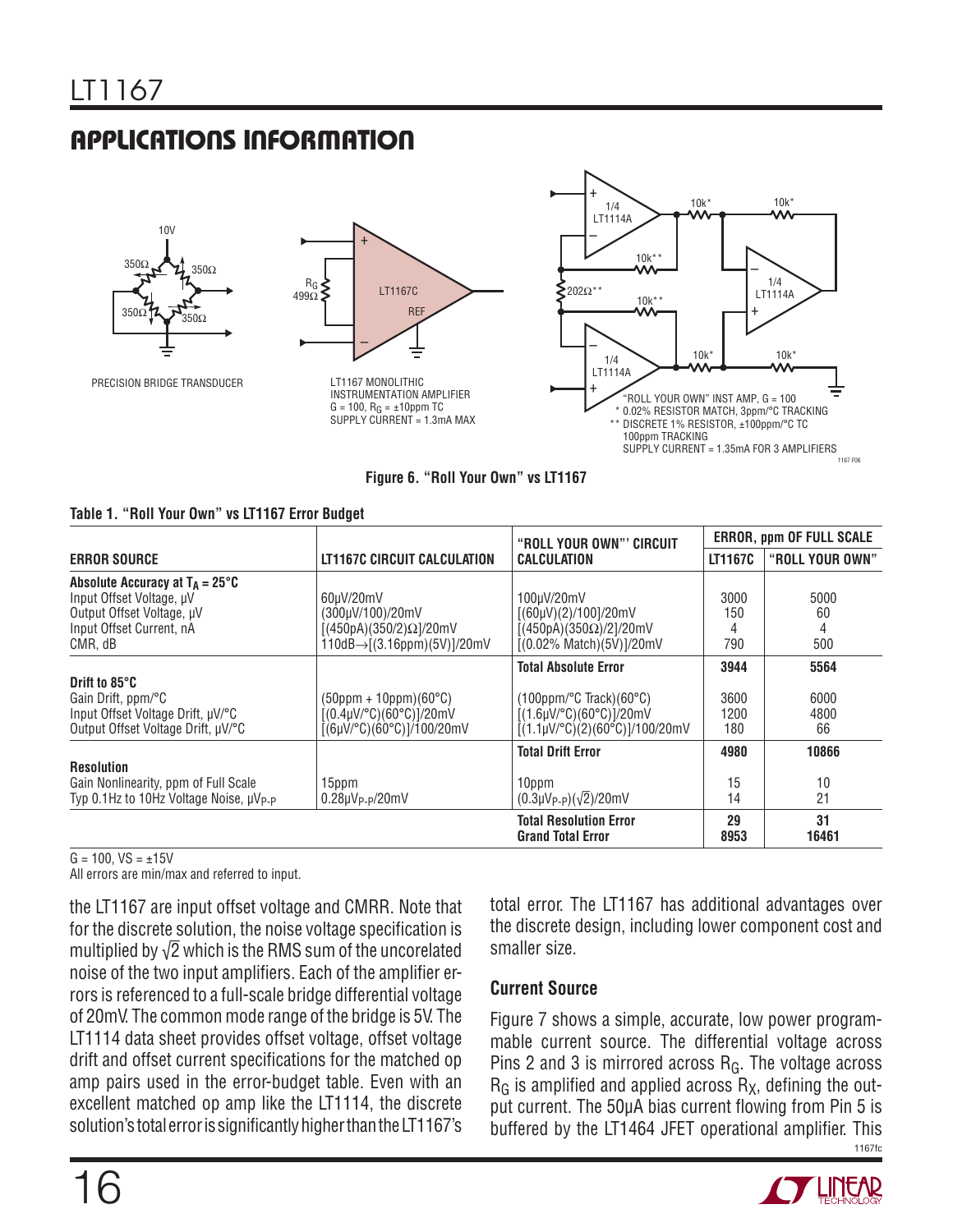

**Figure 7. Precision Voltage-to-Current Converter**

has the effect of improving the resolution of the current source to 3pA, which is the maximum  $I<sub>B</sub>$  of the LT1464A. Replacing  $R_G$  with a programmable resistor greatly increases the range of available output currents.

#### **Nerve Impulse Amplifier**

The LT1167's low current noise makes it ideal for high source impedance EMG monitors. Demonstrating the LT1167's ability to amplify low level signals, the circuit in Figure 8 takes advantage of the amplifier's high gain and low noise operation. This circuit amplifies the low level nerve impulse signals received from a patient at Pins 2 and 3.  $R_G$  and the parallel combination of R3 and R4 set a gain of ten. The potential on LT1112's Pin 1 creates a ground for the common mode signal. C1 was chosen to maintain the stability of the patient ground. The LT1167's

high CMRR ensures that the desired differential signal is amplified and unwanted common mode signals are attenuated. Since the DC portion of the signal is not important, R6 and C2 make up a 0.3Hz highpass filter. The AC signal at LT1112's Pin 5 is amplified by a gain of 101 set by (R7/R8) +1. The parallel combination of C3 and R7 form a lowpass filter that decreases this gain at frequencies above 1kHz. The ability to operate at  $\pm 3V$ on 0.9mA of supply current makes the LT1167 ideal for battery-powered applications. Total supply current for this application is 1.7mA. Proper safeguards, such as isolation, must be added to this circuit to protect the patient from possible harm.

#### Low I<sub>B</sub> Favors High Impedance Bridges, **Lowers Dissipation**

The LT1167's low supply current, low supply voltage operation and low input bias currents optimize it for battery-powered applications. Low overall power dissipation necessitates using higher impedance bridges. The single supply pressure monitor application (Figure 9) shows the LT1167 connected to the differential output of a 3.5k bridge. The bridge's impedance is almost an order of magnitude higher than that of the bridge used in the error-budget table. The picoampere input bias currents keep the error caused by offset current to a negligible level. The LT1112 level shifts the LT1167's reference pin and the ADC's analog ground pins above ground. The LT1167's and LT1112's combined power dissipation is still less than the bridge's. This circuit's total supply current is just 2.8mA.





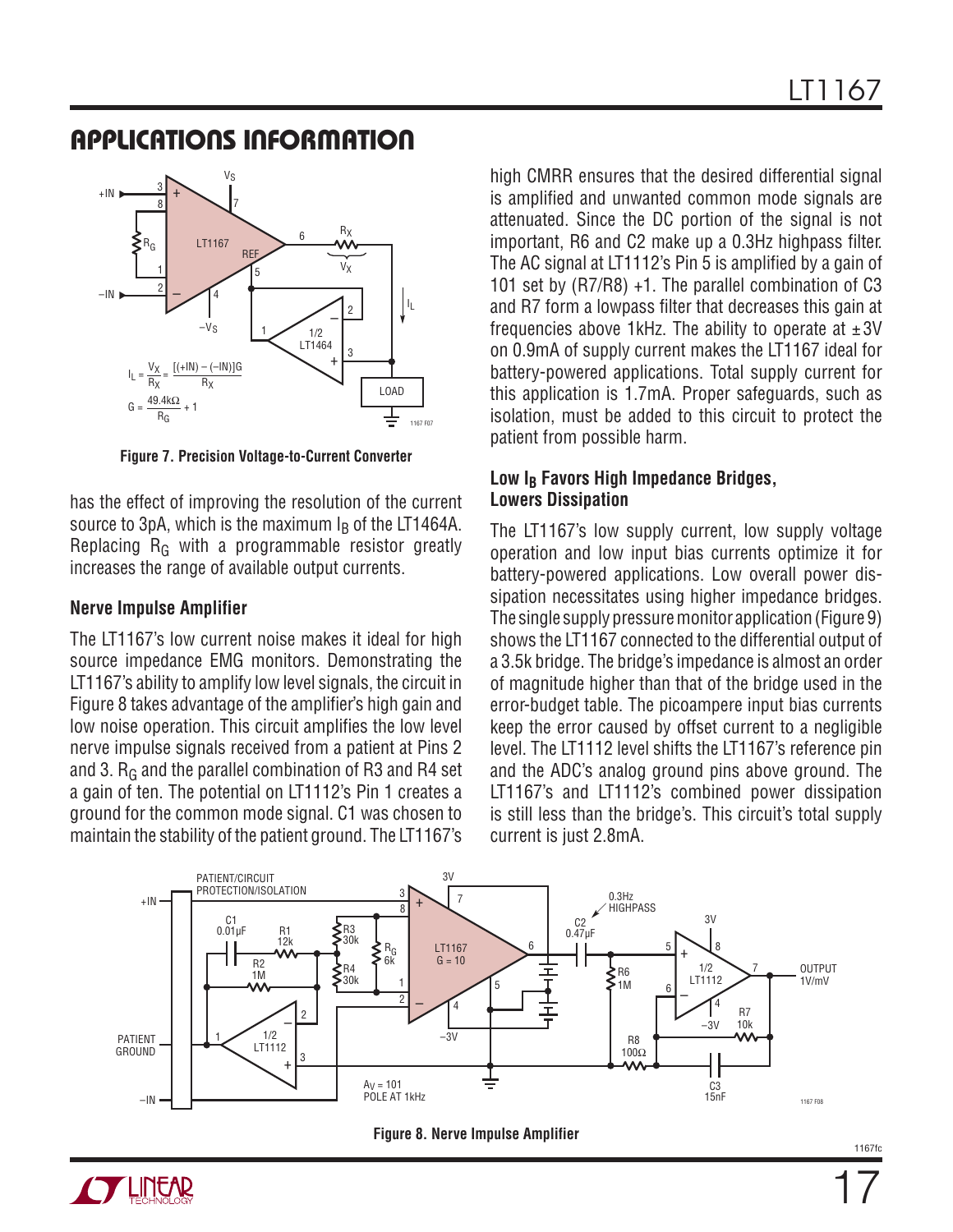

**Figure 9. Single Supply Bridge Amplifier**

# **TYPICAL APPLICATION**

#### **AC Coupled Instrumentation Amplifier**



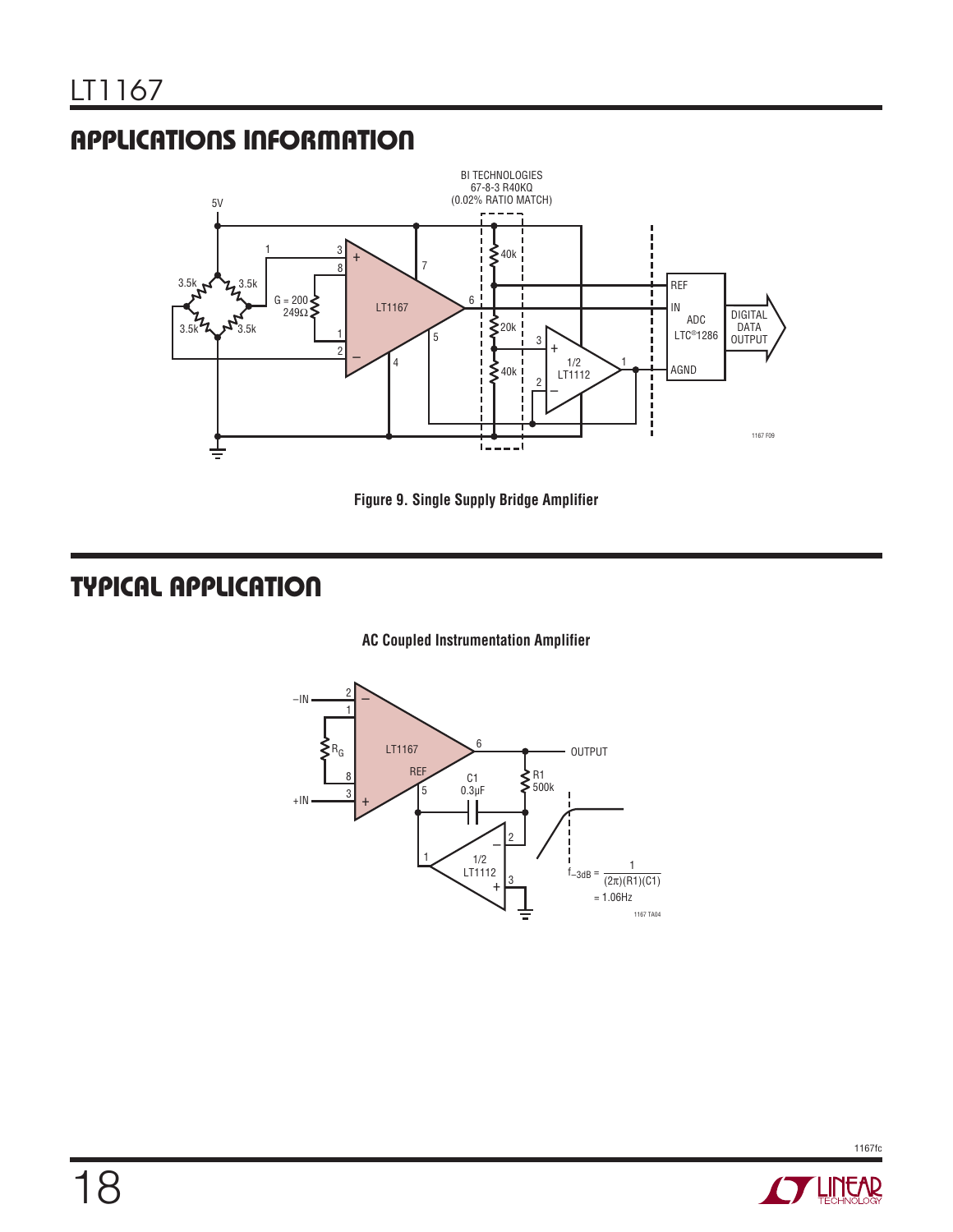## **PACKAGE DESCRIPTION**

**Please refer to http://www.linear.com/designtools/packaging/ for the most recent package drawings.**



**N8 Package 8-Lead PDIP (Narrow .300 Inch)** (Reference LTC DWG # 05-08-1510 Rev I)

NOTE:

NOTE:<br>1. DIMENSIONS ARE MILLIMETERS

\*THESE DIMENSIONS DO NOT INCLUDE MOLD FLASH OR PROTRUSIONS.

MOLD FLASH OR PROTRUSIONS SHALL NOT EXCEED .010 INCH (0.254mm)



19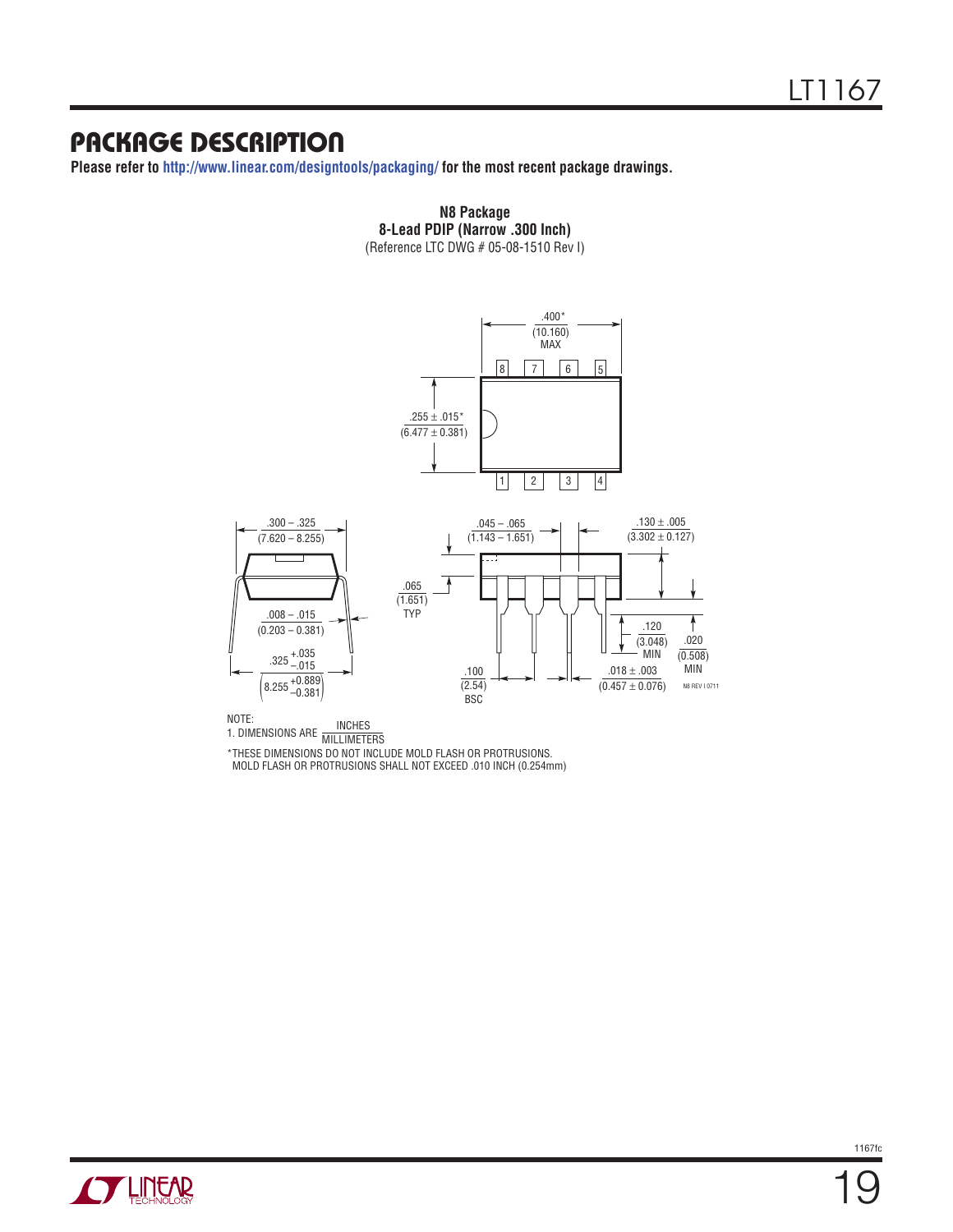## **PACKAGE DESCRIPTION**

**Please refer to http://www.linear.com/designtools/packaging/ for the most recent package drawings.**



**S8 Package**

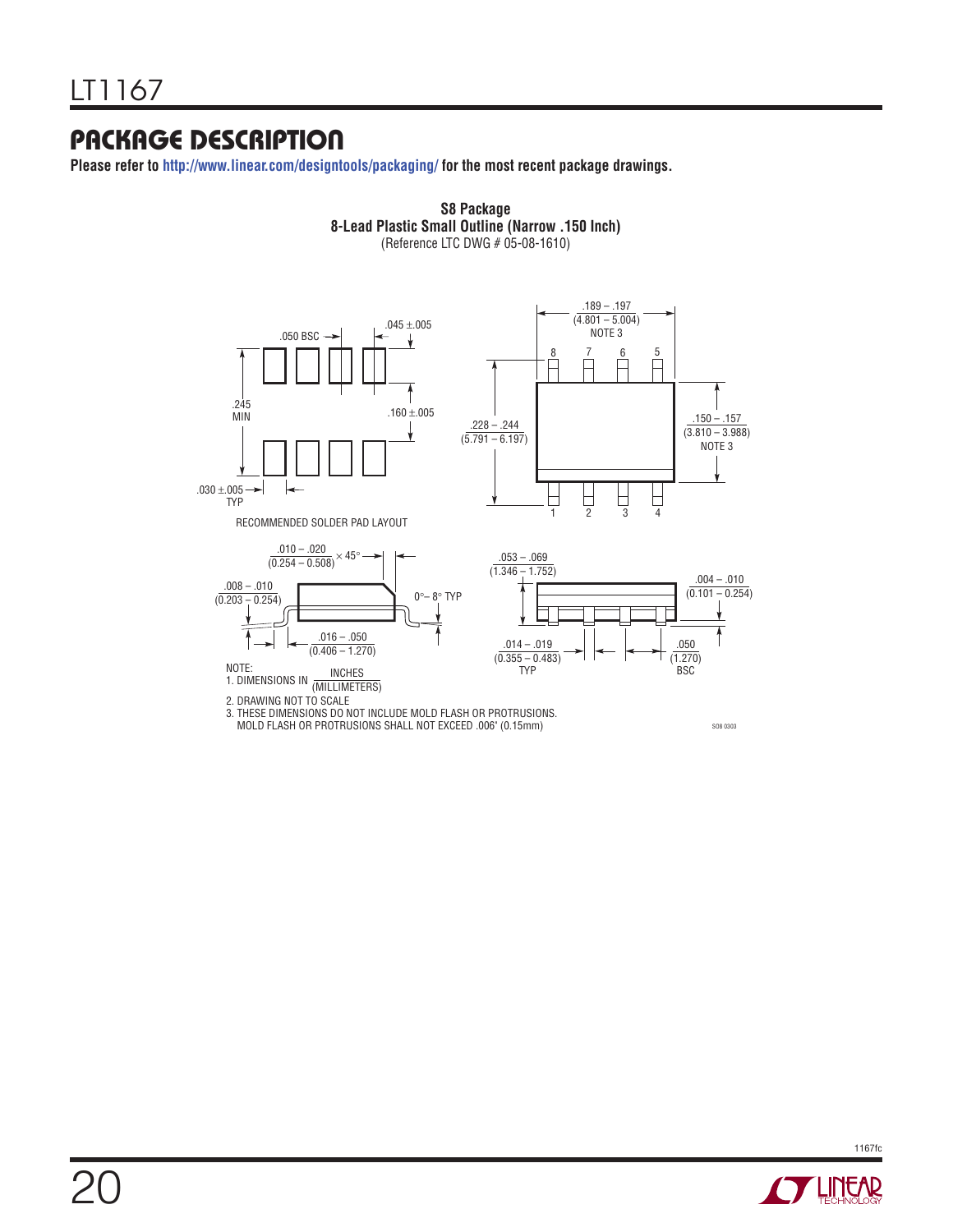## **REVISION HISTORY (Revision history begins at Rev B)**

| <b>REV</b> | <b>DATE</b> | DESCRIPTION                                                                                                                                    | <b>PAGE NUMBER</b> |
|------------|-------------|------------------------------------------------------------------------------------------------------------------------------------------------|--------------------|
|            | 01/11       | Added LT1167-1 to Description, Absolute Maximum Ratings, Order Information, Electrical Characteristics and<br>Applications Information Section | 1-6.15             |
|            | 08/11       | Correction to TYP specification for SR from 12 to 1.2                                                                                          | $\overline{a}$     |
|            |             | Columns shifted to left in CMRR specification                                                                                                  | 4.5                |